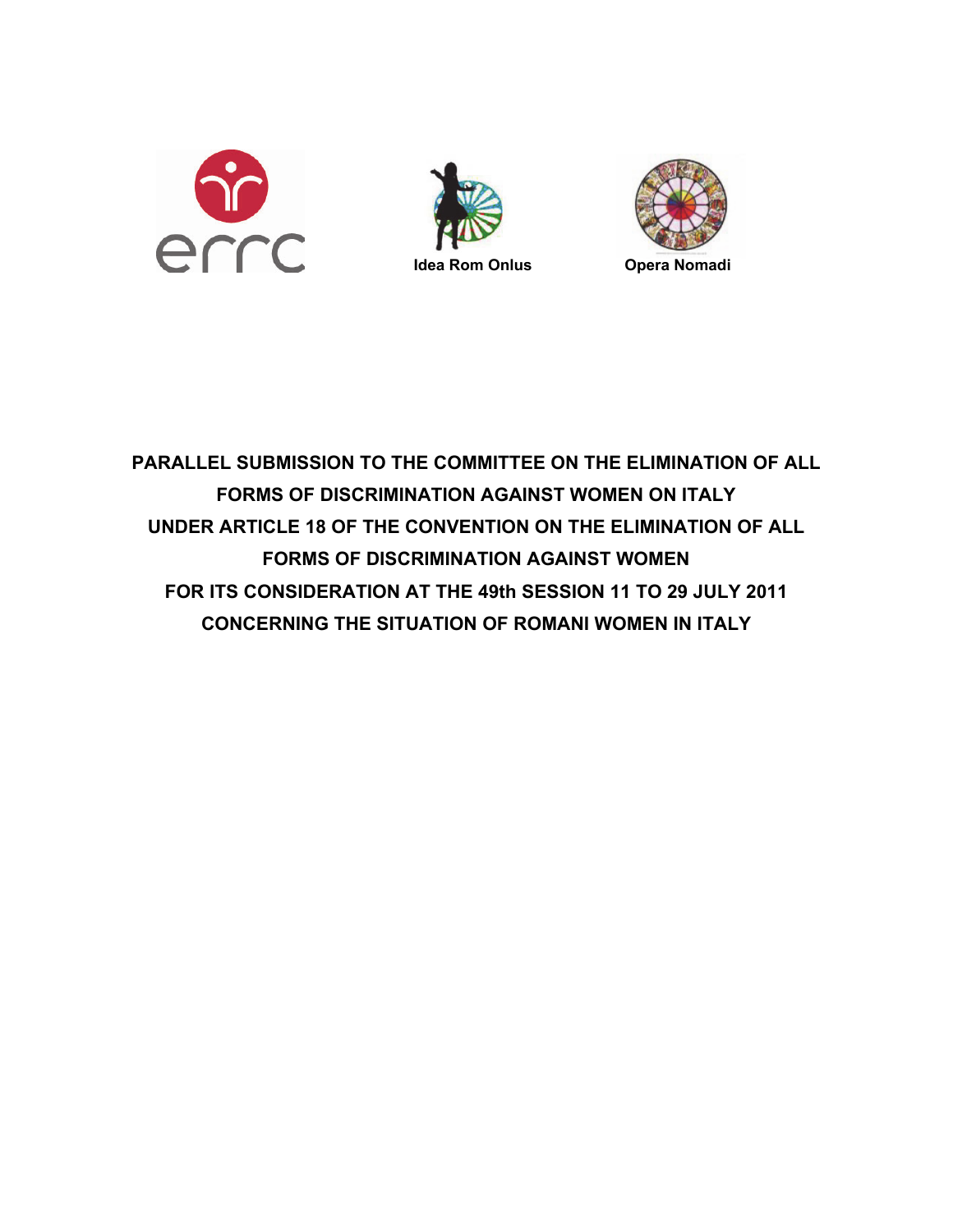# **TABLE OF CONTENTS**

## **INTRODUCTION**

# **BACKGROUND INFORMATION**

# **VIOLATIONS OF ROMANI WOMEN'S RIGHTS IN ITALY**

- **Police Violence**
- **Racist Violence by Private Individuals**
- **Domestic Violence**
- **Discrimination in Access to Employment**
- **Discrimination in Access to Education**
- **Discrimination in Access to Health Care**

# **RECOMMENDATIONS**

**Annex 1- Methodology**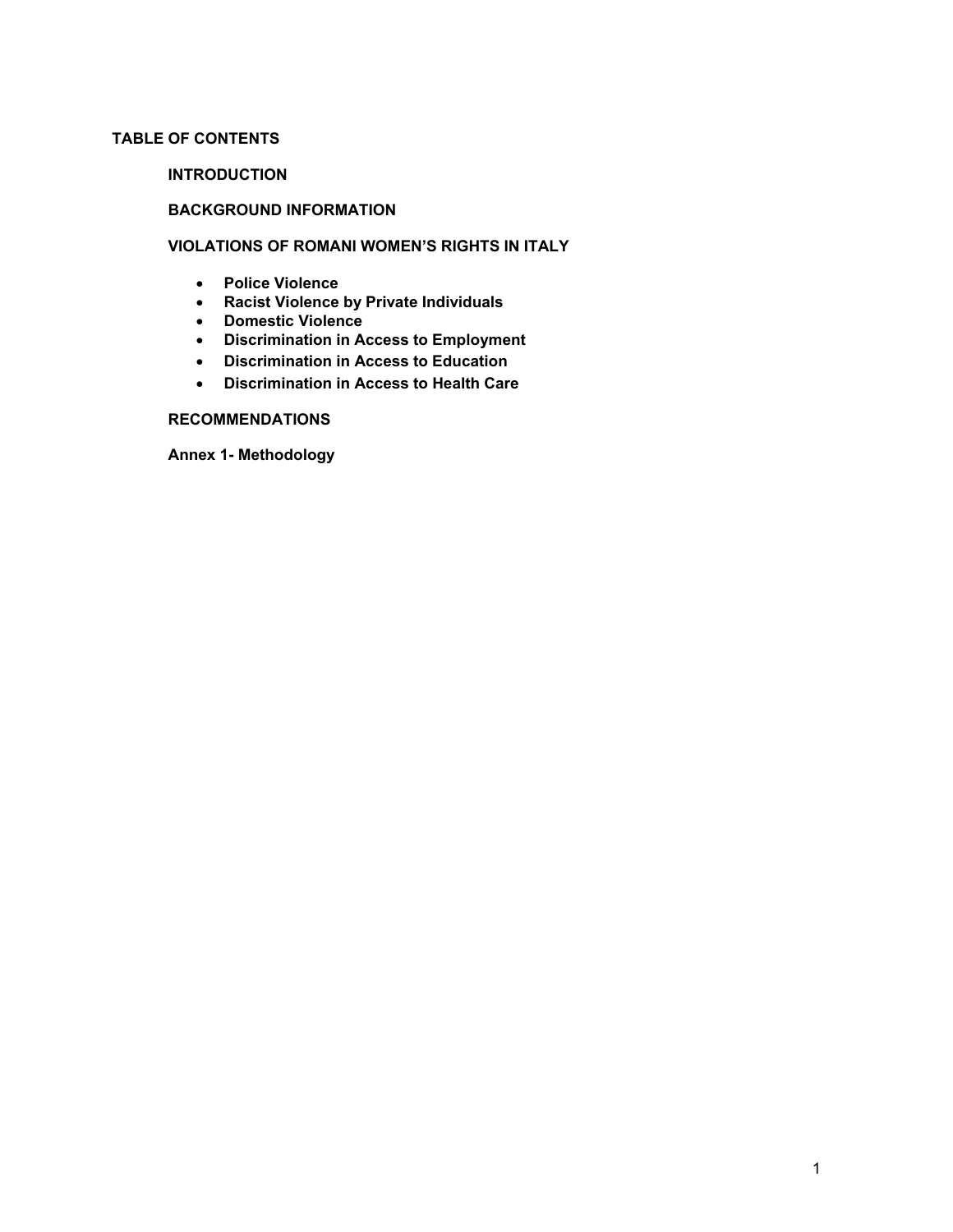### **INTRODUCTION**

- [1](#page-0-0). The European Roma Rights Centre (ERRC),<sup>1</sup> Idea Rom Onlus<sup>[2](#page-2-0)</sup> and Opera Nomadi Reggio Calabria<sup>[3](#page-2-1)</sup> (partners) jointly submit this parallel report to the United Nations Committee on the Elimination of Discrimination Against Women (Committee) for its July 2011 review of Italy's compliance with the Convention on the Elimination of All Forms of Discrimination against Women (CEDAW).
- 2. This submission is based upon participatory field research conducted by the ERRC and three Romani researchers between February and May 2011 in Turin, Rome and Reggio Calabria.<sup>[4](#page-2-2)</sup> During research, in-depth interviews were conducted with 88 Romani women identified through snowball sampling. The submission also takes into account information from the partners, other grassroots organisations, follow-up interviews by the ERRC and desk research. Figures provided in this submission on experiences of violence and discrimination of Romani women are based on this research sample. This sample is not statistically representative, but it does provide relevant insight into the common experiences of Romani women as compared to non-Romani women in the country.

## **BACKGROUND INFORMATION**

- 3. In 1985 Italy ratified United Nations Convention on the Elimination of All Forms of Discrimination Against Women (CEDAW).<sup>[5](#page-2-3)</sup> The Italian Constitution guarantees equal social dignity and equality before the law on the basis of sex and race at Article  $3.6$  $3.6$  In 2003, Italy transposed into national law the EU Racial Equality Directive, providing protection against racial and ethnic discrimination.<sup>[7](#page-2-5)</sup>
- 4. According to the most recent figures, there are approximately 150,000 Roma and Sinti living in Italy, and about half of whom are Italian citizens, while 20-25% are from European Union countries, chiefly Romania, and the remainder from the countries of the former Yugoslavia.<sup>[8](#page-2-6)</sup> Some Roma and Sinti have lived in Italy since the 15<sup>th</sup> century.<sup>[9](#page-2-7)</sup> New waves of Roma from Central and Eastern Europe have moved to Italy for decades, and there are Roma from the former Yugoslavia who have

<sup>&</sup>lt;sup>1</sup> The European Roma Rights Centre (ERRC) is an international public interest law organisation which combats anti-Romani racism and human rights abuses of Roma. The approach of the ERRC involves strategic litigation, international advocacy, research and policy development and training of Romani activists. www.errc.org.<br><sup>2</sup> Idea Rom Onlus (Idea Rom) is a Romani women's NGO working in Turin in districts with the biggest settlements of Romani

<span id="page-2-0"></span>families. Idea Rom is a member of the Federazione Romani (Italian Romani Federation). In 2010 the association was awarded a Plaque of Honour by the President of the Republic of Italy for its work in promoting social integration of Romani communities. The association is made up of women belonging to different communities, some with professional experience in cultural mediation, needs assessment and project planning and implementation. Idea Rom promotes Romani direct representation. Idea Rom supports educational success, women's entrepreneurship and job placement, access to integrated housing and cultural promotion. www.idearom.it.

<span id="page-2-1"></span>Opera Nomadi is an NGO based in Reggio Calabria engaging in a range of activities based upon an intercultural dialogue between local Romani communities and the majority and aimed at the integration of the Roma in all fields. Activities focus on the creation of job opportunities, professional trainings, raising the quality of formal education, and campaigning and lobbying, especially for integrated housing. Romani mediators work in all of the projects. Advocacy activities have secured integrated housing for many families.

<sup>4</sup> This submission was drafted by Concetta Smedile and edited by Ostalinda Maya Ovalle, Tara Bedard and Rob Kushen.

<span id="page-2-2"></span>Significant desk research was conducted by Rosi Mangiacavallo, ERRC Human Rights Monitor for Italy, and Debjyoti Ghosh, an ERRC volunteer. Dana lepure reviewed parts of the text.<br><sup>5</sup> United Nations, *Convention on the Elimination of All Forms of Discrimination Against Women, 18 December 1979. Available at:* 

<span id="page-2-3"></span>[http://treaties.un.org/Pages/ViewDetails.aspx?src=TREATY&mtdsg\\_no=IV-8&chapter=4&lang=en#EndDec](http://treaties.un.org/Pages/ViewDetails.aspx?src=TREATY&mtdsg_no=IV-8&chapter=4&lang=en#EndDec) Italy ratified the Convention on 14 March, 1985.

<sup>&</sup>lt;sup>6</sup> Italy, *Constitution of the Italian Republic*, Article 3, (1948), available at:

<span id="page-2-4"></span>http://www.senato.it/documenti/repository/istituzione\_inglese.pdf.<br>[7](http://www.senato.it/documenti/repository/istituzione/costituzione_inglese.pdf) Italy Logislatetive Directive Mr. 945 Attractive dillugione\_inglese.com

Italy. *Legislatative Directive No. 215 Attuazione della direttiva 2000/43/CE per la parità di trattamento tra le persone* 

<span id="page-2-5"></span>*indipendentemente dalla razza e dall'origine etnica (*9 July 2003)*,* available at: [http://www.lavoro.gov.it/NR/rdonlyres/E9F70DD8-](http://www.lavoro.gov.it/NR/rdonlyres/E9F70DD8-809B-4D6F-9CF1-EE57F6F8C7AF/0/Decreto_Legislativo_215_2003.pdf) [809B-4D6F-9CF1-EE57F6F8C7AF/0/Decreto\\_Legislativo\\_215\\_2003.pdf.](http://www.lavoro.gov.it/NR/rdonlyres/E9F70DD8-809B-4D6F-9CF1-EE57F6F8C7AF/0/Decreto_Legislativo_215_2003.pdf)<br>809B-4D6F-9CF1-EE57F6F8C7AF/0/Decreto\_Legislativo\_215\_2003.pdf.<br><sup>8</sup> ERRC et al., *Security a la Italiana: Fingerprinting, Extreme Violence and Harassment of R* 

<span id="page-2-6"></span>http://www.unhcr.org/refworld/docid/4cda581d1f4.html.

<span id="page-2-7"></span><sup>9</sup> Karpati, M,*"*La situazione attuale degli zingari in Italia*," in Lacio Drom* n.3-4-5 (1969): 77-83.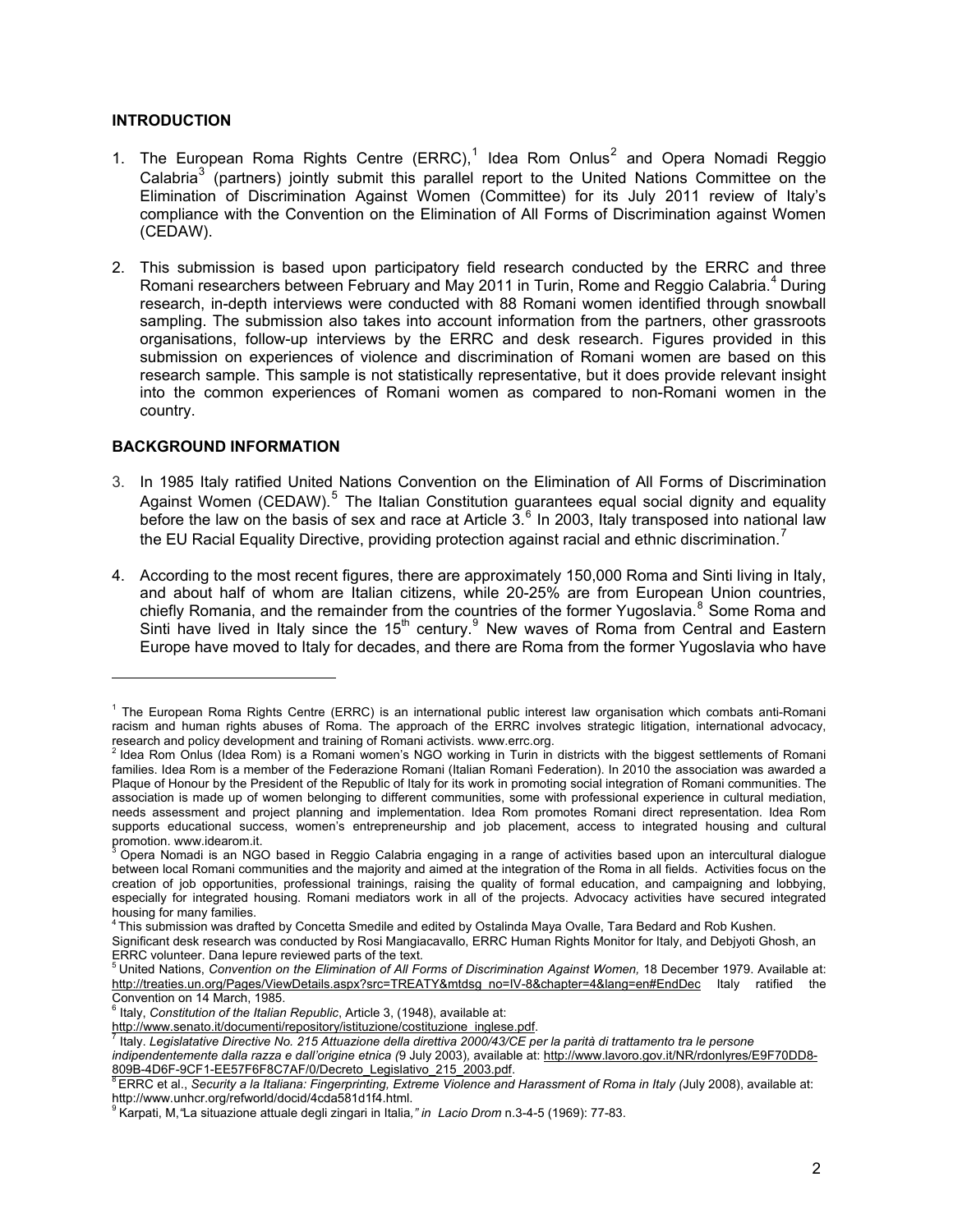been living in Italy for up to 40 years and have become Italian citizens. During the wars of the 1990s, a new wave of Roma from the former Yugoslavia migrated to Italy, often seeking political asylum. Some, but not all, Romani asylum applicants were successful: there is a large population of Romani refugees living in Italy, while others are at risk of deportation due to a lack of documents or employment, despite having resided in Italy for more than 30 years.<sup>10</sup> There are also stateless Roma in Italy whose status is extremely precarious.<sup>11</sup> Roma from Romania have been migrating in increasing numbers to Italy over approximately the past 10 years. The lifting of the visa regime in 2002 and the January 2007 accession of Romania and Bulgaria to the EU have led to increased movement of Roma from these countries to Italy.<sup>12</sup>

- 5. In Italy, there is no Governmental policy to promote Roma and Sinti inclusion and Government actors have largely approached the situation of Roma and Sinti from a social control and security perspective. Sinti and Romani individuals have never been elected to the National Parliament or any regional or provincial council. There is no Romani or Sinti political party in Italy.
- 6. Underpinning the Italian government's approach to Roma and Sinti is the conviction that they are "nomads", although almost all Roma in Italy are sedentary.<sup>[13](#page-3-0)</sup> The construction of segregated "nomad" camps reflects the official housing policy directed at them since the 1980s. Camps located on the periphery of cities and towns host around one third of the Roma living in Italy.<sup>[14](#page-3-1)</sup>
- 7. Since May 2008 when the current Italian government was formed, it has adopted a new series of legal and policy measures which are explicitly discriminatory against Roma and Sinti in Italy. Namely, on 21 May 2008, the Italian Government adopted its "Declaration of the state of emergency with regard to settlements of nomad communities in the territories of Campania, Lazio and Lombardia regions", defining the presence of "nomads" as the cause of great social alarm with potentially grave consequences for public order and security. Since 2009 the State of Emergency also includes Piemonte and Veneto<sup>[15](#page-3-2)</sup> and has been extended annually through the end of 2011. In this context, local municipalities have undertaken targeted measures which violate the human rights of Romani communities, including identification, census taking and photographing of camp residents (as well as finger-printing in a number of communities), expulsion and removal of persons with irregular status from formal camps and the destruction of informal camps.
- 8. Anti-Roma sentiment also plagues the Italian judiciary system, which often means a presumption of guilt by judges in the case of Roma.<sup>[16](#page-3-3)</sup> According to the judge in the trial of a 16-year-old Romani

[http://www.interno.it/mininterno/export/sites/default/it/sezioni/servizi/legislazione/cittadinanza/legislazione\\_30.html.](http://www.interno.it/mininterno/export/sites/default/it/sezioni/servizi/legislazione/cittadinanza/legislazione_30.html) See also Nando Sigona and Lorenzo Monasta. *Imperfect Citizenship: Research Into Patterns of Racial Discrimination against Roma and*  Sinti in Italy (osservAzione, June 2006), available at: http://www.osservazione.org/documenti/OA\_imperfectcitizenship.pdf<br><sup>12</sup> ERRC et al., Security a la Italiana: Fingerprinting, Extreme Violence and Harassment of Roma in

<sup>&</sup>lt;sup>10</sup> These Roma are without resident permits either due to a lack of formal employment or because they do not have their original

documents.<br><sup>11</sup> These Roma have their birth certificates, but do not have legal residence and thus cannot have either identity cards or passports. In order to gain legal residence, a foreigner must have a residence permit (*permesso di soggiorno*). Without this, legal residence, driver's licenses or access to social welfare is not given. Italian Ministry of the Interior, *Nuove norme sulla cittadinanza 91/1992, 5 February 1992 on citizenship*, available at:

at:<http://www.errc.org/cms/upload/file/m00000428.pdf>.<br>
<sup>13</sup> According to a 2008 report by the Institute for Public Opinion Studies, 84% of Italians think Roma are *nomads*. See: Italian

<span id="page-3-0"></span>Senato della Repubblica*, Commissione Straordinaria Per La Tutela E La Promozione Dei Diritti Umani: Rapporto conclusivo dell'indagine sulla condizione di Rom, Sinti e Caminanti in Italia* (2011), available at:

<span id="page-3-1"></span>[http://www.roma-](http://www.roma/)intercultura.it/userfiles/Rapporto%20indagine%20rom\_sinti%20e%20caminanti.pdf. [14](http://www.roma/) European Union Agency of Fundamental Rights, *the Housing Conditions of Roma and Travelers in the EU (*October 2009), available at: http://fra.europa.eu/fraWebsite/attachments/ROMA-Housing-Comparative-Report\_en.pdf. 15 Australie<br>15 ERRC et al. Submisson Of The European Roma Rights Centre, Osservazione and Amalipé Romanò Concerning Italy f

<span id="page-3-2"></span>Consideration Under the Universal Periodic Review by the United Nations Human Rights Council at its 7th Session (February 2010), available at: http://www.errc.org/cms/upload/media/04/29/m00000429.pdf.

<span id="page-3-3"></span>Silvia Governatori, "La Debolezza Dei Rom Di Fronte Al Diritto-Spunti Dall Esperienza Di U N Giudice," in, Stato Di Diritto E *Identita' Rom, L' Harmatan Italia*, ed. Alessandro Simoni (Torino: 2005). See also: Sabrina Tosi Cambini, "Nelle carte e nelle aule del tribunale, La costruzione della credibilita', il senso comune e la ragionevolezza", in *La Zingara Rapitrice, Racconti, denuce, sentenze (1986-2007)* (CISU, Roma, 2008).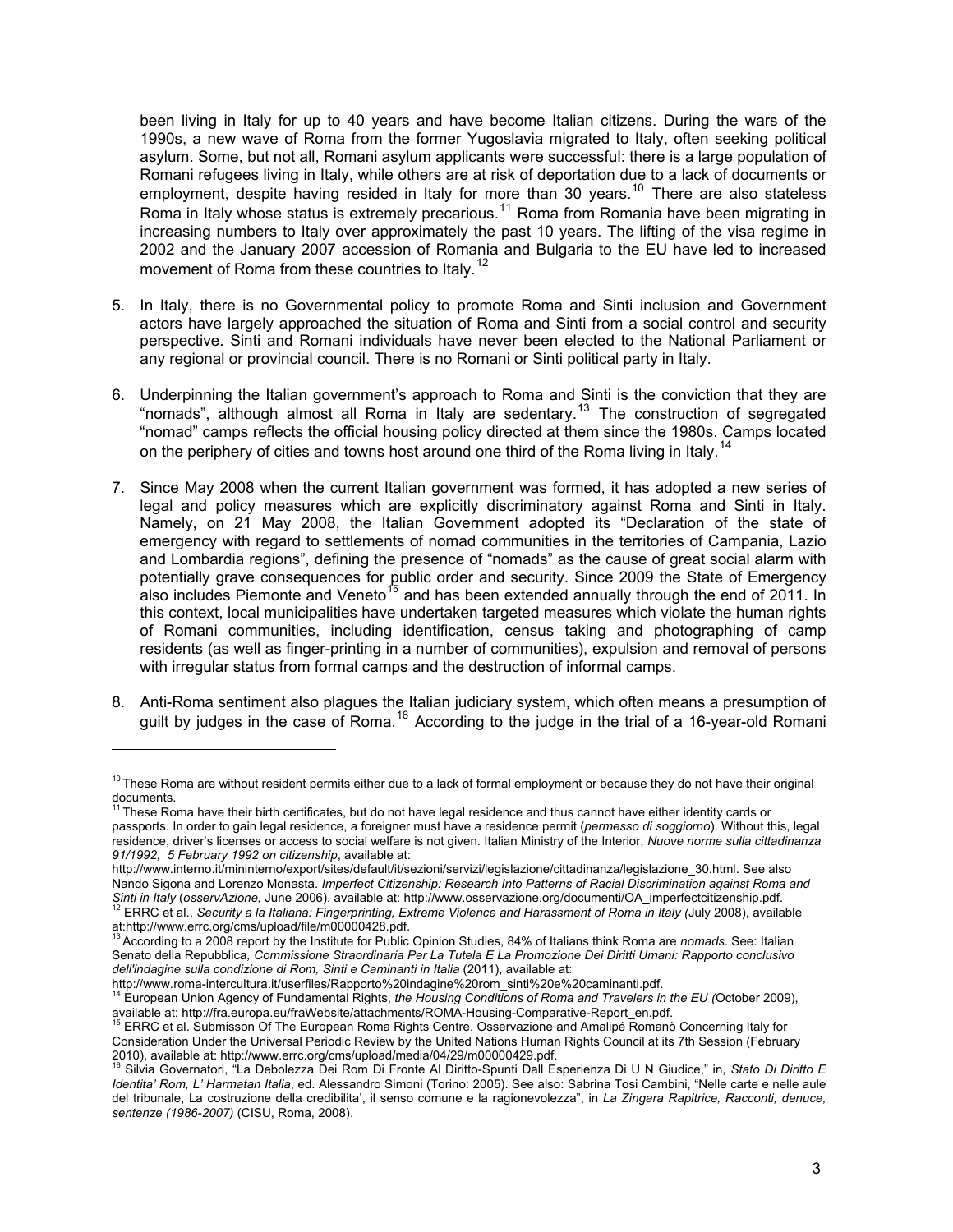girl accused of kidnapping in Naples in 2008: "She is fully inserted into the traditions typical of Romani culture  $[...]$  which by common experience shows an inherent lack of respect for rules."<sup>17</sup>

9. The findings of research for this submission reveal that, due to multiple discrimination, Romani women are vulnerable to police violence, domestic violence and discrimination in access to employment, education and health care by both State and non-State actors.

### **VIOLATIONS OF ROMANI WOMEN'S RIGHTS IN ITALY**

#### **Police Violence**

- 10. The Article 1 definition of discrimination in CEDAW incorporated gender-based violence: "It includes acts that inflict physical, mental or sexual harm or suffering, threats of such acts, coercion and other deprivations of liberty. Gender-based violence may breach specific provisions of the Convention, regardless of whether those provisions expressly mention violence."<sup>[18](#page-4-0)</sup> At Article 2(d) CEDAW calls on states to "refrain from engaging in any act or practice of discrimination against women and to ensure that public authorities and institutions shall act in conformity with this obligation."<sup>[19](#page-4-1)</sup>
- 11. The ERRC has been documenting instances of violence against Roma by State and non-State actors since 1998.<sup>[20](#page-4-2)</sup> Research for this submission indicates that violence and other rights violations against Roma continue and that Romani women are particularly affected by:
	- Violence, including verbal abuse and sexual harassment committed by law enforcement officials
	- Violence by non-state actors, including domestic violence and the failure of law enforcement to protect against domestic violence and punish offenders.
- 12. Violent acts directed against Romani women are influenced by a number of factors including, but not limited to, membership in a despised ethnic minority, immigration status, statelessness, economic and social exclusion and false categorisation as "nomads".
- 13. Sixty-one of 88 Romani women interviewed for this submission answered questions about attacks perpetrated by the police. Twenty-seven respondents refused to answer questions due to fear of retaliation against them or their family members:

Many of them confessed to me after the interviews that they were forced by the police to do things that they did not want to. They have been psychologically and sexually abused and were unable to report these abuses because they were told that their brothers, fathers or other family members would be taken from the streets, forced into cars, then beaten up and kept in jail by law enforcement officers. These women felt they could not report such incidents because they felt that nobody would believe them because of the high levels of prejudice against them because they are Roma. They feel that Romani women cannot rely on anyone.<sup>[21](#page-4-3)</sup>

<span id="page-4-4"></span>14. Twenty of 61 (33%) respondents recalled specific cases of police attacks against other Romani women. Sixteen (26%) respondents declared that they personally suffered attacks perpetrated by the police - in most cases the same person experienced multiple forms of violence during the same incident, including:

<sup>17</sup> Human Rights Watch, *Everyday Intolerance: Racist and Xenophobic Violence in Italy* (March 2011), available at: http://www.hrw.org/en/node/97231/section/1. 18 CEDAW, *General Recommendation No. 19* (1992). available at:

<span id="page-4-0"></span>

<span id="page-4-1"></span><http://www.un.org/womenwatch/daw/cedaw/recommendations/recomm.htm#recom19>.<br><sup>[19](http://www.un.org/womenwatch/daw/cedaw/recommendations/recomm.htm#recom19)</sup> See:<http://www.un.org/womenwatch/daw/cedaw/text/econvention.htm#article2><br><sup>20</sup> ERRC, Campland: Racial Segregation of Roma in Italy (October 20

<span id="page-4-2"></span>

<span id="page-4-3"></span>http://www.errc.org/cms/upload/media/00/0F/m0000000F.pdf.<br><sup>21</sup> Field researcher's notes. Rome, Italy: 3 May 2011.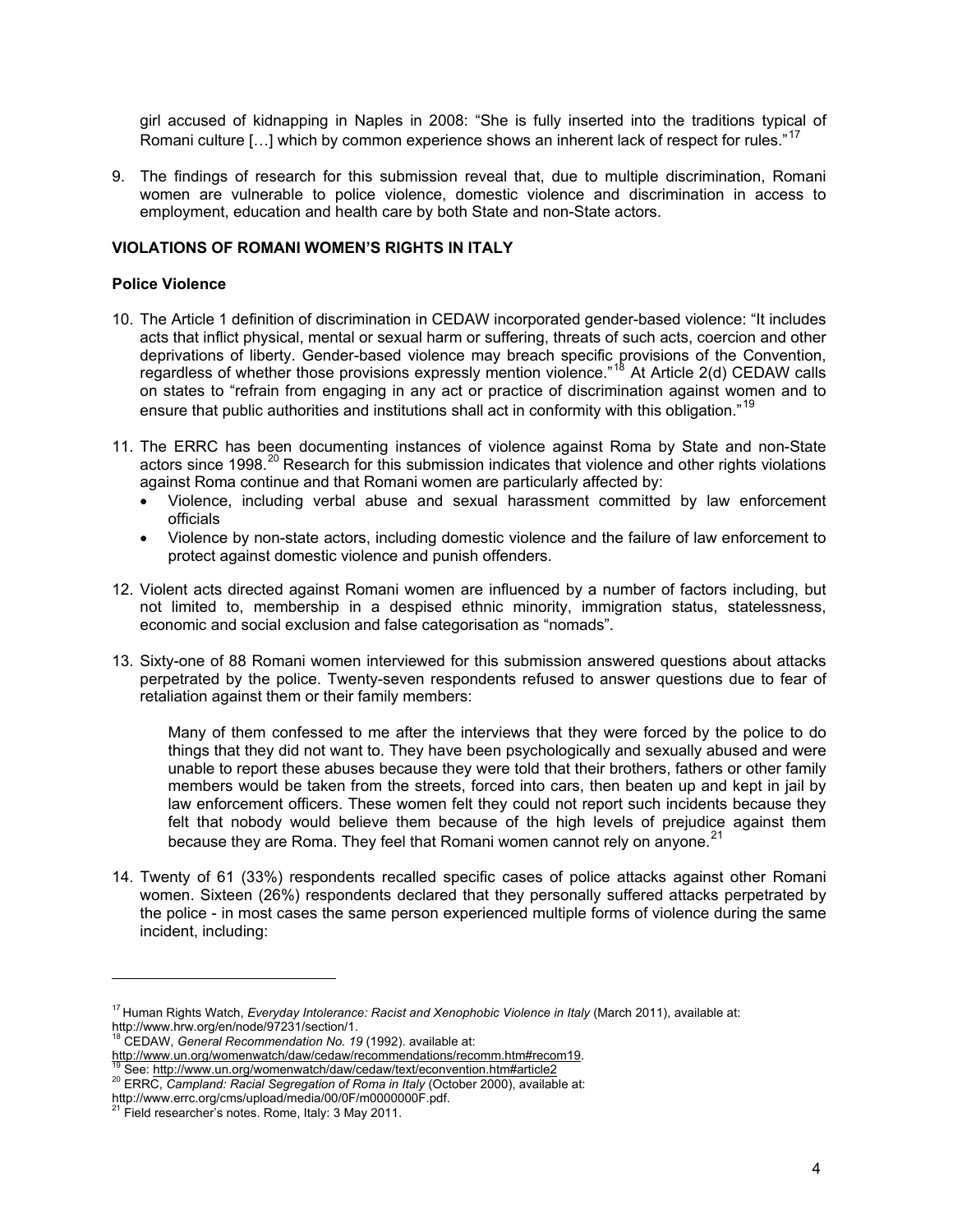Physical violence such as slapping in the face and being beaten, punched or kicked (seven cases including four respondents who were pregnant at the time):

I have been stopped by police many times; once I was with my friends and they accused us of having stolen something. But we did not do anything! They kept us in jail. They beat us up while shouting, and forced us to watch a porno movie. I did not report it because everyone prefers to believe the Italian police over Roma; $^{22}$  $^{22}$  $^{22}$ 

 Degrading treatment (12 cases) including intimate strip searches (eight cases), sometimes by officials of the opposite sex (three cases).<sup>[23](#page-5-0)</sup> or haircutting (two cases).<sup>[24](#page-5-1)</sup>

I was begging when the police came and then took me to the police station. There police women took off my clothes and I was forced to do push ups on the floor. I was completely naked.<sup>[25](#page-5-2)</sup>

On 29 April 2005 Ms E.L. was accused of carrying cocaine on her person. She was then strip searched by a policeman in broad daylight near the Padova police station. A witness took pictures of Ms E.L. half naked, on the floor as police officers held her down with their feet. Ms E.L. was convicted of resistance to a public official under Article 337 of the Italian Criminal Code. She did not file a complaint against the law enforcement officials involved in this incident.<sup>[26](#page-5-3)</sup>

Verbal assault including insults, racist remarks and threats of violence (four cases);

In the last 5 years police came three times to the camp, entering my container, searching everywhere, and ill treating adults and children. Once they took me to the police station where I was told how smelly we Gypsies (Zingari) $^{27}$  $^{27}$  $^{27}$  are because we do not wash ourselves and that we are ignorant and should go back to our country as we are all useless. Then he [the police officer] kept insulting me and slapped me.<sup>[28](#page-5-5)</sup>

 Sexual harassment at police stations including being forced to watch pornography (one case) and the threat of rape (two cases):

I was a minor, 15-years-old, and was accused of stealing. Without any proof against me the police said I was guilty and one of the police was going to abuse me sexually. Fortunately another one officer intervened and prevented this from happening. Other times they [police officers] threaten to cut my hair while beating me with their hands.<sup>2</sup>

<span id="page-5-2"></span>

<span id="page-5-0"></span><sup>&</sup>lt;sup>22</sup> Interview with a 27-year-old Romani woman. Rome, Italy: 12 March 2011.<br><sup>23</sup> Strip searches performed by officials of the opposite sex are in contravention of Article 79 of the Legislative Decree no. 271 of 28 July 1989 - Rules for implementation, coordination and transitional provisions of the Criminal Procedure Code, which says that searches must be done by law enforcement officials of the same sex, except in cases of extreme urgency or impossibility. Article 249 of the Criminal Procedure Code states that 1. Before personal search the person concerned shall be given a copy of the warrant, with the notice of right to be assisted by someone he/she trusts, provided that it is readily available and suitable in accordance with Article 120. 2. The search is performed with respect and dignity, to the extent possible, the decency of the person. Available at [http://www.leggeonline.info/procedurapenale/titoloIII\\_3.php.](http://www.leggeonline.info/procedurapenale/titoloIII_3.php) 24 In Romani communities the cutting of hair is a signal of shame and impurity: "The police cut off all the hair of women accused of

<span id="page-5-7"></span><span id="page-5-1"></span>stealing." Interview with a 37-year-old Romani woman. Rome, Italy: 14 April 2011.<br>
<sup>25</sup> Interview with a 23-year-old Romani woman. Rome, Italy: 14 April 2011.<br>
<sup>26</sup> Paola Bonatelli, "Percossa e denudata in pubblico," in Av

<span id="page-5-3"></span><http://www.avvocatisenzafrontiere.it/?p=1272>. Follow-up information based on ERRC telephone interviews with Ms E.L.'s lawyer, Aurora Dagostino, June 2011.<br>
<sup>27</sup> Zingari is a derogative term commonly used to refer to Roma to Italy.

<span id="page-5-6"></span><span id="page-5-5"></span><span id="page-5-4"></span><sup>28</sup> Interview with a 35-year-old Romani woman. Rome, Italy: 3 April 2011.<br>
<sup>29</sup> Interview with a 27-year-old Romani woman. Rome, Italy: 10 March 2011.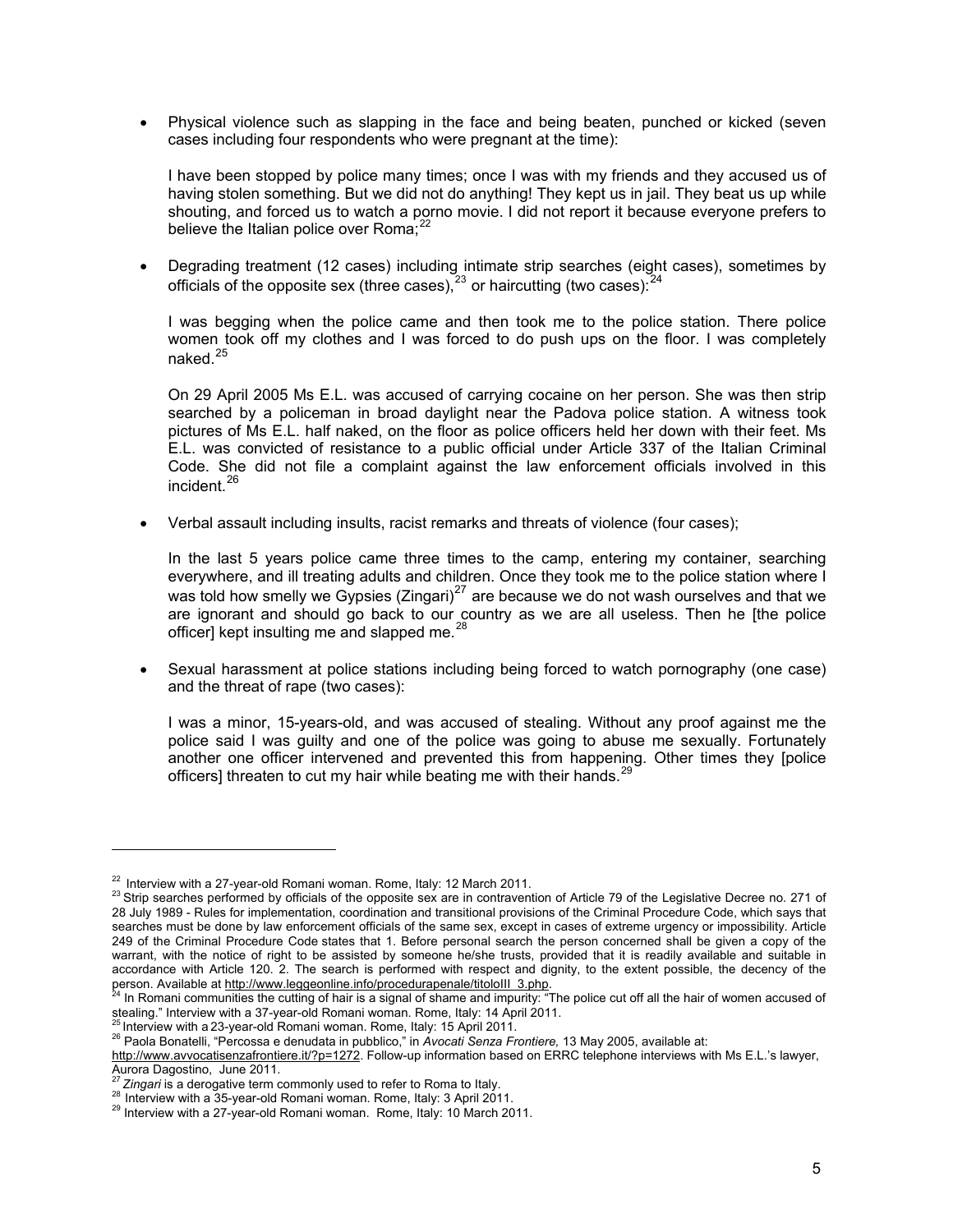- 15. By comparison, in a 2009 study only 5% of Italian and immigrant women reported experiences of violence at the hands of law enforcement officials. [30](#page-5-7)
- 16. The violent incidents reported during research took place inside police stations, on the streets or inside shops. In two cases the violence occurred in the context of an eviction. $31$  The main reasons Romani women who experienced violence were held in custody were lack of identity documents, involvement in begging or alleged involvement in petty crime.
- 17. Only two of the 16 (12.5%) Romani women that personally experienced violence, degrading treatment or sexual harassment reported the case. Neither obtained justice:

Law enforcement officials came to my container. They took me to the police station while my children remained alone at home. I was pregnant and they slapped me and did not want to free me. I reported this in front of the judge but the judge did not believe me. No one in my family could do anything because when the police are in uniform they are untouchable, they are always right. $3$ 

- 18. Of the remaining 14 women, three did not report the abuses they suffered due to fear, two thought no one would believe them, one was threatened with criminal charges, one did not have identity documents and eight did not specify the reason for not reporting.
- 19. According to local NGOs, Romani women are often charged with resisting a public official as a way of preventing them from pressing charges against the police for ill or degrading treatment. As a result many Romani women do not press charges and prefer to agree to a plea bargain in order to be released.<sup>[33](#page-6-2)</sup>

## **Racist Violence by Private Individuals**

20. During research, five Romani women reported physical violence by Romani and non-Romani individuals. None reported their cases to authorities due to mistrust in the justice system:

I ran to the emergency care because my daughter-in-law was very sick. She was inside the emergency room with the doctors and I was outside waiting and crying. At a certain point a man who was waiting there got closer and, apparently annoyed by my crying slapped me while shouting at me. I called the police who were near the emergency care. Instead of taking the name of this man, the police took me back to the camp where I live to verify if I had a residence permit. When my children saw me, they started to cry since they thought something went wrong with their auntie.<sup>[34](#page-6-3)</sup>

- 21. Three cases of physical violence took place in the streets and one on a bus. One case involved an 80-year-old Romani widow who, after her husband's death, resorted to begging in order to survive.
- 22. Violent, public attacks against Romani women remain relatively common occurrences, such as a widely reported case in Turin, in June 2010. Three Romani women rang the doorbell of the house of an Italian man who answered the door with a baseball bat.<sup>[35](#page-6-4)</sup> He chased them and when he

<sup>30</sup> Telefono Rosa Osservatorio, *"*Le voci segrete della violenza 2009", 12 July, 2010, available at:

http://www.telefonorosa.it/index.php?option=com\_content&view=article&id=106%3Aconferenza-stampa-qvoci-segrete-dellaviolenza-2009q&catid=34%3Ahoma-page&lang=it.<br><sup>31</sup>Twenty-four of 88 respondents reported being evicted at some point in their lives.

<span id="page-6-2"></span><span id="page-6-1"></span><span id="page-6-0"></span><sup>&</sup>lt;sup>32</sup> Interview with a 51-year-old Romani woman Rome, Italy: 28 February 2011.<br><sup>32</sup> Email correspondence with Italian lawyer Gilberto Pagani: 6 May 2011. "I might appear to be cynical but such things happen every day, and the most serious cases are well known by everyone."<br><sup>34</sup> Interview with a 38-year-old Romani woman. Rome, Italy: 2 March 2011.

<span id="page-6-4"></span><span id="page-6-3"></span><sup>35</sup> See: [http://www.corriere.it/cronache/10\\_giugno\\_14/rom-incinta-ultra\\_261fcb6a-7777-11df-9d1c-00144f02aabe.shtml](http://www.corriere.it/cronache/10_giugno_14/rom-incinta-ultra_261fcb6a-7777-11df-9d1c-00144f02aabe.shtml) and [http://www.giornalettismo.com/archives/67464/nomade-incinta-allottavo-mese/.](http://www.giornalettismo.com/archives/67464/nomade-incinta-allottavo-mese/)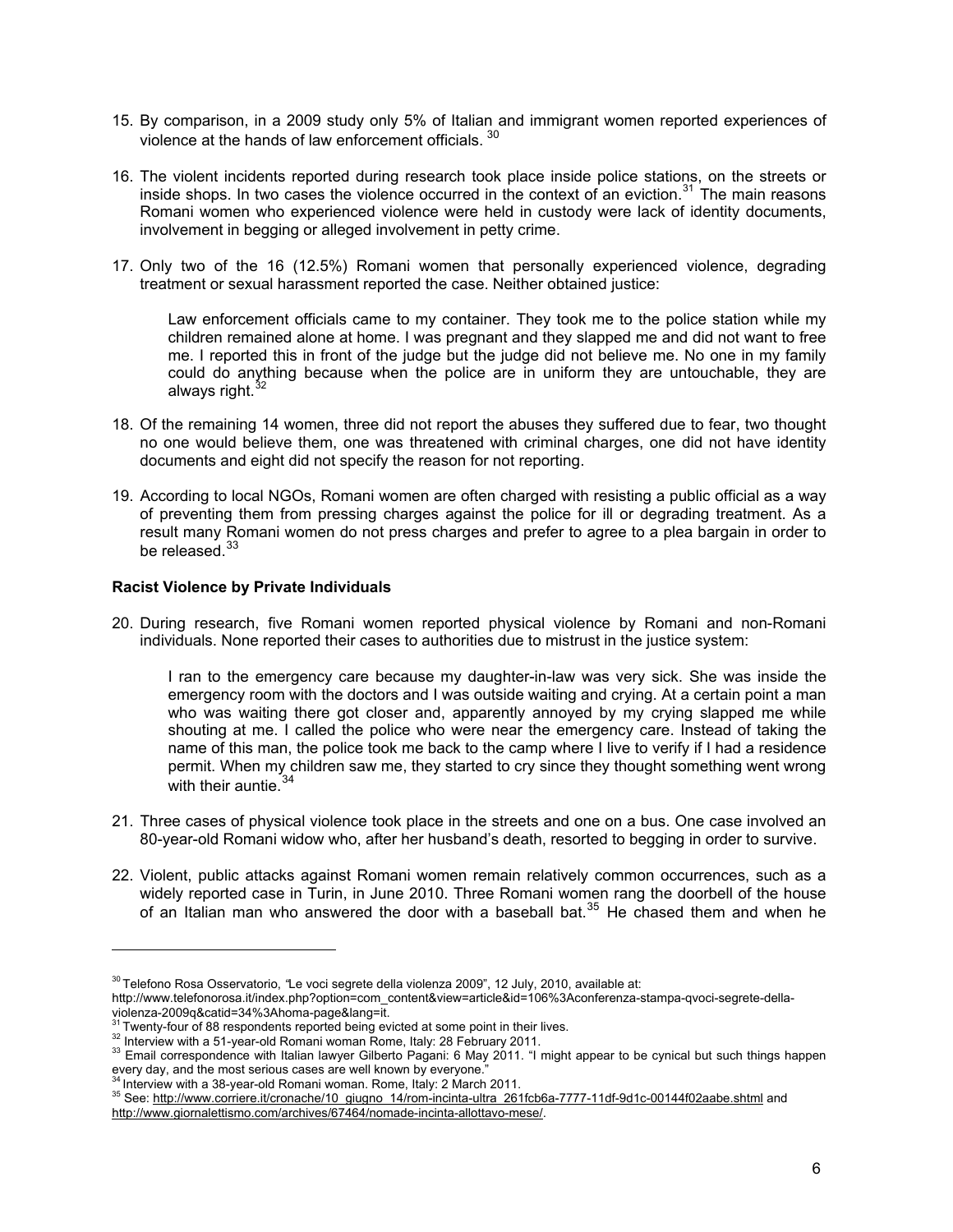reached them in the middle of the road the man hit and kicked one of the women who was pregnant. According to public officials in Turin, an investigation was opened; police found the baseball bat in the man's house. However, the credibility of the victim was in doubt because doctors reportedly discovered that the fetus was dead before the beating and not afterwards as the Romani woman had argued. The investigation has not been concluded.<sup>36</sup>

#### **Domestic Violence**

- 23. Article 16 of the CEDAW requires States "to eliminate discrimination against women in all matters relating to marriage and family relations." CEDAW Recommendation No. 19 calls for States parties to "take appropriate and effective measures to overcome all forms of gender-based violence, whether by public or private act."<sup>[37](#page-7-0)</sup> Article 5 of CEDAW places an obligation on States to modify stereotypes, practices and norms that contribute to the subordination of women and which limit their capacities as individuals.
- 24. The achievement of *de facto* equality for women in the social sphere requires elimination of gender stereotypes that justify and perpetuate gender-based violence, and of gender-based violence including domestic violence, forced and early marriage and virginity testing.<sup>3</sup>
- 25. Forty-six of 88 Romani women interviewed during research responded to questions regarding domestic violence. Of those, 20 (43%) reported that they currently or have in the past suffered from domestic violence: of those six (30%) never went to school. According to the Italian National Institute of Statistics, 14.3% of women overall reported experiences of domestic violence in Italy in  $2007.<sup>39</sup>$  $2007.<sup>39</sup>$  $2007.<sup>39</sup>$
- 26. Most respondents who reported domestic violence experienced different forms of violence during their life: 18 (90%) of respondents reported physical violence and 13 (65%) reported verbal abuse. For example:

My parents used to beat me and my sisters; I knew I was going to live a life as a slave but to get out of this I married. My parents had my sister married when she was 12 but she ran away. Poor her. She was beaten up by everyone; husband, mother-, father- and sister-in-law. She ran back to our family but she was told to go back to her husband and tolerate the abuse. Then she understood they did not care about her and she committed herself to a shelter for victims of domestic violence and now she knows what life is like, free from violence and knives. […]. Instead, I am with my husband in a camper and we could be evicted at any moment. My husband beats me. He is always drunk and taught my 11-year-old son to beat me up. Now they both attack me with knives. They stabbed me! This is not life […] I do not know what to do, whether to go to a shelter with my children or not? $40$ 

I grew up with my grandmother as my mother left my father because he was too violent with her. I was forced to marry when I was 12 and my virginity was checked. After 3 days I ran away. When I was 15 I married again and got pregnant. For 12 years I lived as a slave and forgot what life was. I could not talk with anyone and my husband never stayed close to me even, when my children were sick. My husband was always drunk, took drugs and used to beat me up, breaking my arms and legs several times; even when I was pregnant. Because of this, I lost a baby. I was always alone to face everything. I asked for help from social services and an office for immigrants and Roma.<sup>[41](#page-7-4)</sup>

<sup>&</sup>lt;sup>36</sup> ERRC telephone interview with a public official in Turin: 14 April 2011.<br><sup>37</sup> CEDAW, *General Recommendation No. 19* (1992), available at:

<span id="page-7-0"></span>

http://www.un.org/womenwatch/daw/cedaw/recommendations/recomm.htm#recom19.<br><sup>38</sup> Partners for Law in Development, CEDAW: Restoring Rights to Women (New Delhi: 2004).

<span id="page-7-1"></span>

<span id="page-7-2"></span><sup>&</sup>lt;sup>39</sup> See: [http://www.istat.it/salastampa/comunicati/non\\_calendario/20070221\\_00/testointegrale.pdf](http://www.istat.it/salastampa/comunicati/non_calendario/20070221_00/testointegrale.pdf).<br><sup>40</sup> Interview with a 38-year-old Romani woman. Turin, Italy: 18 March 2011.<br><sup>41</sup> Interview with a 34-year-old Romani woman

<span id="page-7-3"></span>

<span id="page-7-4"></span>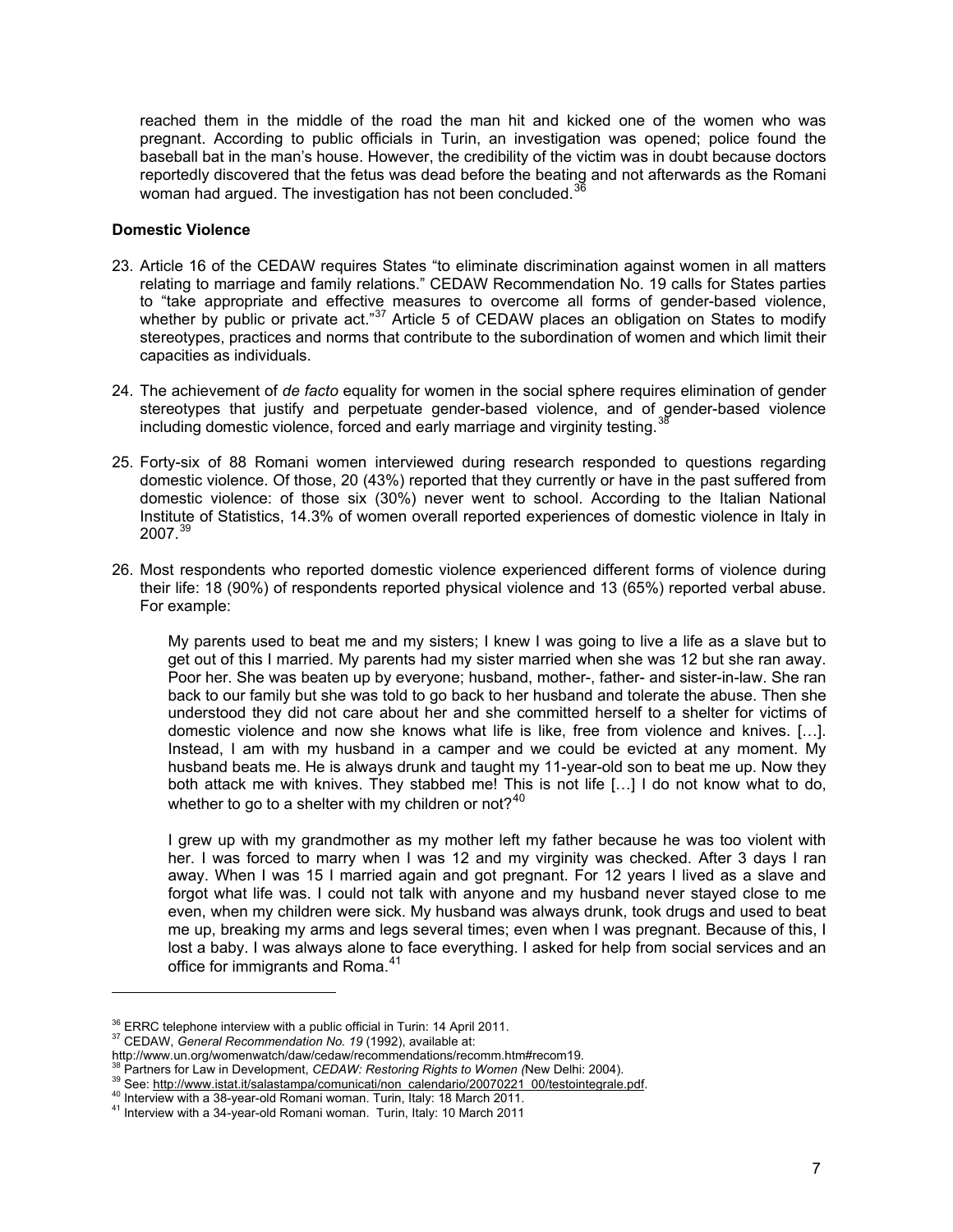- 27. One woman reported marital rape: "One night my husband came back drunk and wanted to make love to me. I started to cry but he did not stop. Our 7-year-old child was sleeping in the same bed.<sup>[42](#page-7-0)</sup>
- 28. Two women interviewed during research confessed to having lost babies as a consequence of domestic violence. Other respondents reported violence-induced pregnancy complications.
- 29. Eighteen of 20 (90%) women that reported violence by their husbands also suffered violence at the hands of other family members:

I was beaten, insulted and threatened by my husband. My father-in-law beat me up when I was pregnant and I stayed in hospital for a while as there was the risk of losing my baby but everything got better, except for these relations inside the family. Nobody helped me or tried to prevent this. I did not want to go to visit my husband's family after what happened but my husband forced me to go also using violence.<sup>[43](#page-8-0)</sup>

- 30. Many Romani women that reported experiences of domestic violence justified the violent acts of their husbands. Domestic violence was often perceived to be less important than problems faced by the family as a whole such as substandard housing, forced evictions or employment discrimination.
- 31. Many Romani women who suffer domestic violence do not seek help from competent institutions fearing State intervention against them due to their unregistered marriage, age, legal status, living conditions and ethnic discrimination. Other reported barriers included:
	- Fear of losing parental rights;
	- Lack of information on shelters/services for domestic violence (reported by half of the respondents);
	- Lack of economic independence;
	- Traditional role of women requiring them to tolerate male aggression within the family; and
	- Emotional attachment to their abusive partner.

I did not report because I was minor and did not know where to go. I thought that the law would prefer to leave my child with a crazy man than with the mother.<sup>[44](#page-8-1)</sup>

I asked help from my sister and mother rather than from services helping women because I did not know there were such services. I do not have Italian friends that can give this type of information.[45](#page-8-2)

- 32. Only three women were aware of the existence of shelters or services for domestic violence victims from television but did not know how to access shelters in their own city.
- 33. Romani women explained that taking legal action against domestic violence is risky for them. Factors such as unregistered marriage, inadequate housing and joblessness can lead social services to an investigation which can result in the removal of their children. Ten respondents reported cases of child removal for these reasons. The decision to temporally remove children can become irreversible,<sup>[46](#page-8-3)</sup> due to cultural prejudices of the social services and structural problems such as segregated housing and economic exclusion, in which many Romani women live.

<span id="page-8-0"></span>

<span id="page-8-1"></span>

<span id="page-8-3"></span><span id="page-8-2"></span>

<sup>&</sup>lt;sup>42</sup> Interview with a 26-year-old Romani woman. Italy: 4 April 2011<br><sup>43</sup> Interview with a 37-year-old Romani woman. Reggio Calabria, Italy: 3 April 2011<br><sup>44</sup> Interview with a 36-year-old Italian Romani. Reggio Calabria, I 2010.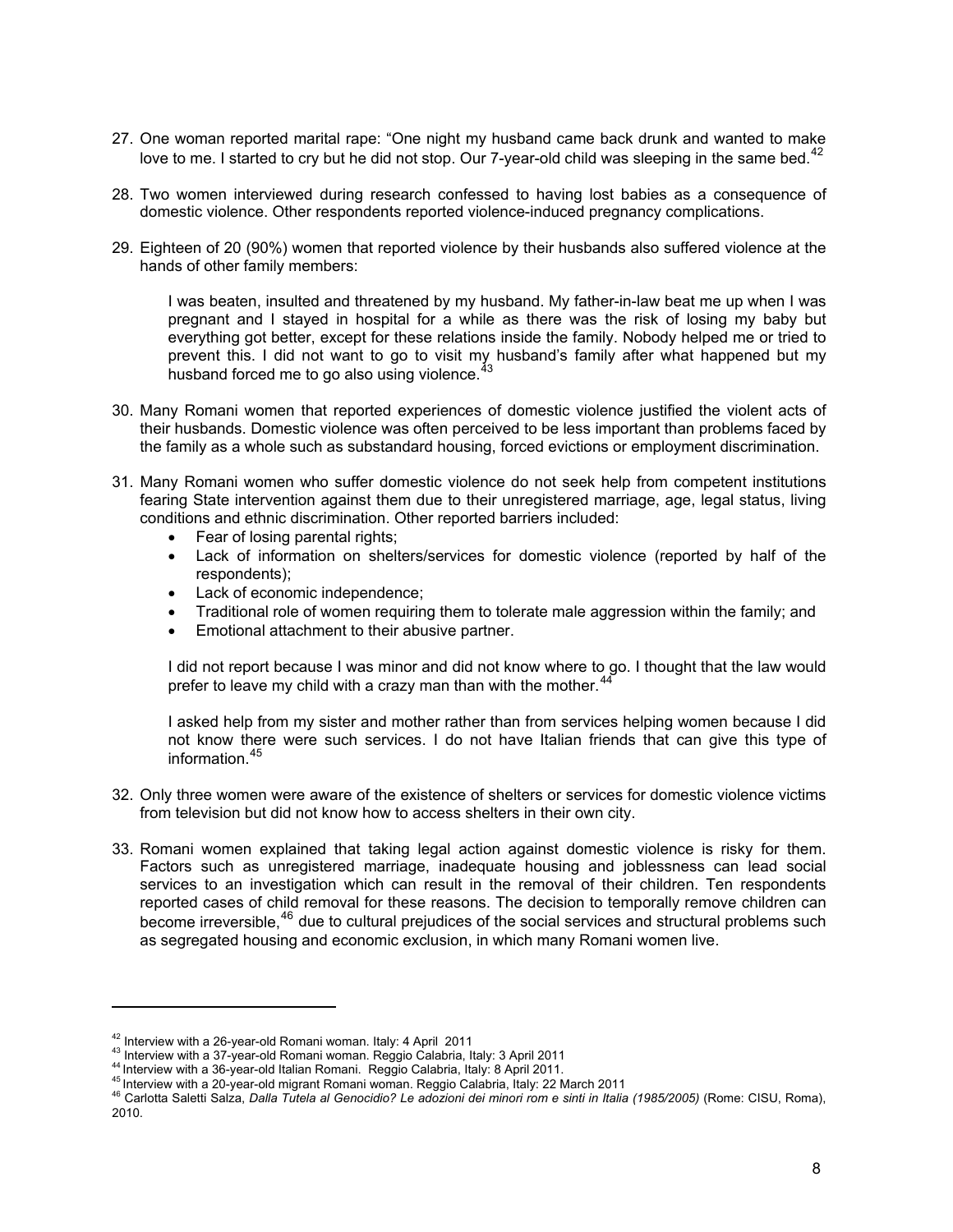I suffered physical and moral abuse but I am in an illegal marriage so I did not seek help among social services or police for fear that they can take away my children.<sup>[47](#page-8-1)</sup>

- 34. Five of 20 domestic violence victims reported having sought help from within the family but as two of the women further explained, the family often knows the situation but for various reasons cannot or will not help: "I called my mother but she said that my husband is and will be always my husband."<sup>[48](#page-9-0)</sup>
- 35. Only four of 20 (20%) victims of domestic violence interviewed reported their abuse to authorities.
- 36. Police and judiciary involved in these cases reportedly did not effectively intervene. In these cases the authorities abandoned the victims to the perpetrators, and/or failed to prosecute the perpetrators. Respondents who did leave abusive relationships and report the abuse were subsequently stalked by ex-partners due to a lack of State protection. Some ex-partners threatened to take the children away, or continued to abuse and threaten the woman concerned:

I was 16 when I started to live with my husband. I was 8-months pregnant and he beat me up. He was drunk and did not take me to the hospital fearing the police. I was crying till morning. When he got up, I begged him saying I would not say anything to the doctors but I lost my baby. He abused me for two years: he beat me with his hands and with a wooden stick. I felt alone as my family was not there. After we split I had our first child. He found me with his new girlfriend and came to beat me up. I reported him in 2008, in 2009 and in 2010. To this day he tortures me. I was buying a packet of cigarettes when I ran into him and he spat in my face. I went to the police but they did not do anything, once again, they only tell him to leave me in peace, without taking any measures.<sup>[49](#page-9-1)</sup>

I thought I did not want to marry a Romani man to have a better life but with an Italian man it has been three times worse. I was slim in the past but the terror I feel for my husband made me fat. He is a drug addict and was in prison but when he was released, he started to threaten to take away our son. He came once to my house with a knife. I reported it to the court for minors but I am still scared to leave my child with him.  $50$ 

- 37. General Recommendation No. 21 of the Committee on Article 16 of CEDAW, Equality in marriage and family relations, states, "The betrothal and the marriage of a child shall have no legal effect, and all necessary action, including legislation, shall be taken to specify age for marriage. General Recommendation No. 19 notes: "when minors, particularly girls, marry and have children, their education is impeded. As a result their economic autonomy is restricted." Article 84 of the Italian Civil Code stipulates that marriage under the age of 18 is forbidden; only exceptionally is it allowed from the age of 16.
- 38. Forty-seven of 74 (64%) Romani respondents that provided information about age of marriage entered marriages before the age of 18; 22 (30%) were below the age of 16 (the youngest were 12 at the time). Some of the marriages were performed according to Romani tradition, not Italian law. Of the respondents married below the age of 18, five women stated that they were forced to marry against their will.
- <span id="page-9-3"></span>39. All five forced early marriages have resulted in instances of domestic violence, with the exception of one.

<span id="page-9-1"></span><span id="page-9-0"></span>

<sup>&</sup>lt;sup>47</sup> Interview with a 37-year-old Romani woman. Reggio Calabria, Italy: 13 April 2011<br><sup>48</sup> Interview with a 25-year-old Romani woman. Reggio Calabria, Italy: 24 March 2011<br><sup>49</sup> Interview with a 20-year-old migrant Romani

<span id="page-9-2"></span>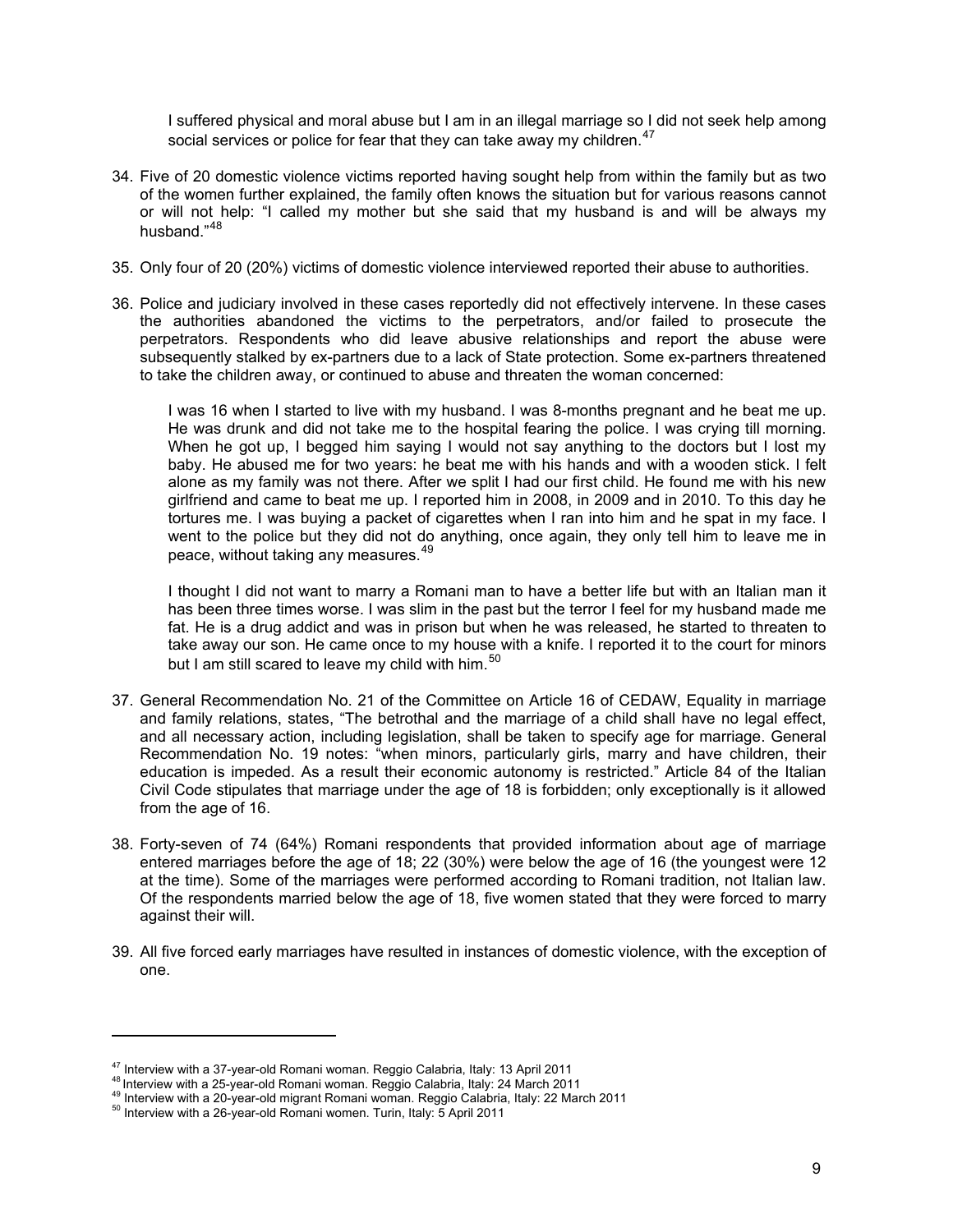The day of my marriage I was given to my husband. My mother and father left me there and the last seven years I have been ill treated. […] I reported him but his family was against me because of it. I don't have a house or a job and social services took my children instead of putting us in a center to be protected. He used to beat me and not allow me to go out except to beg to support my children.<sup>[51](#page-9-3)</sup>

40. Authorities in Italy and elsewhere regard early marriage among Roma as culturally determined and do not act to end to this harmful practice. Romani activists dispute the widespread belief that early marriage is a cultural practice of Roma, $52$  instead pointing to socio-economic and education as influencing factors.[53](#page-10-1) Romani women interviewed during research expressed a desire for this practice to end.

I got married at 16 years of age; I do not want my children to do the same. For example, at 13 you have to breastfeed a child when you yourself are a child and need to be thought of and followed by your mother. Traditions are fine except for this marriage issue. I would like to get out from the camp, to be in a house, close to another mentality.  $54$ 

41. In addition to forced marriage, Romani women interviewed during research reported having been subjected to virginity testing which violates their human rights and bodily integrity.<sup>[55](#page-10-3)</sup> Of 48 women that responded to questions on this topic, 65% were tested for virginity at marriage.

> I married at 13 years of age and I had to go through the virginity test. I was so ashamed because many people were outside waiting to see if I was pure.<sup>[56](#page-10-4)</sup>

42. Romani women who "fail" virginity tests face diverse consequences. Respondents often noted that punishments were more severe in the past but that nowadays women may be scolded, sent back to their family or otherwise shamed, verbally abused, or suffer from infidelity of the husband, disrespect from the groom's family, or ostracism from the community.

#### **Discrimination in Access to Employment**

- 43. Employment is a key area for Romani women's emancipation and well-being. Article 11 of CEDAW requires States to take appropriate measures to eliminate discrimination against women in the field of employment. Article 4 of the Italian Constitution protects the right to work for all citizens and requires the Republic to create the conditions to enable citizens to exercise this right.<sup>[57](#page-10-5)</sup>
- 44. Of the Romani women interviewed for this submission, 79 responded to questions about their employment status:
	- 42 (53%) were housewives not working outside the home;
	- 15 (19%) were in formal employment, including 2 in temporary paid work;

<span id="page-10-2"></span>

<span id="page-10-4"></span>Communities in Europe (November 2006), available at: http://www.errc.org/cms/upload/media/02/BA/m000002BA.pdf.<br><sup>56</sup> Interview with a 22-year-old Romani woman. Turin, Italy: 7 April 2011.<br><sup>57</sup> See: http://www.senato.it/docu

<span id="page-10-0"></span><sup>&</sup>lt;sup>51</sup> Interview with a 37-year-old immigrant Romani woman. Rome, Italy: 9 April 2011.<br><sup>52</sup> For more information, see Nicoleta Bitu and Crina Morteanu, *Are the Rights of the Child Negotiable? The Case of Early Marriages within Roma Communities in Romania* (2010). Report realised with UNICEF Romania support within the Project 'Early Marriages within Roma Communities: Rule of Law, Cultural Autonomy and Individual Rights (of Children and Women)', available

<span id="page-10-1"></span>at www.unicef.org/romania/Early\_marriages\_Romani\_CRISS.pdf.<br><sup>53</sup> Fondazione Leio and Lisli Basso Issoco, *Identita di genere e prospettive di vita delle donne apparteneti alle comunita rom, p.* 72.<br><sup>54</sup> Interview with a 30-year-old Romani woman. Turin, Italy: 22 April 2011.

<span id="page-10-6"></span><span id="page-10-3"></span><sup>&</sup>lt;sup>55</sup> Traditional, arranged marriages of Romani girls often involve virginity testing, an invasive and in most if not all cases degrading practice. There are various modalities of virginity testing but they generally include the practice of observing or even breaking the girl's hymen in some way or another in order to prove the girls virginity. The harmful effects that virginity testing has on the health of the young brides has been denounced by a number of Romani women's NGOs and activists. European Roma Rights Centre, *Forced Arranged Marriage of Minors Among Traditional Romani* 

<span id="page-10-5"></span>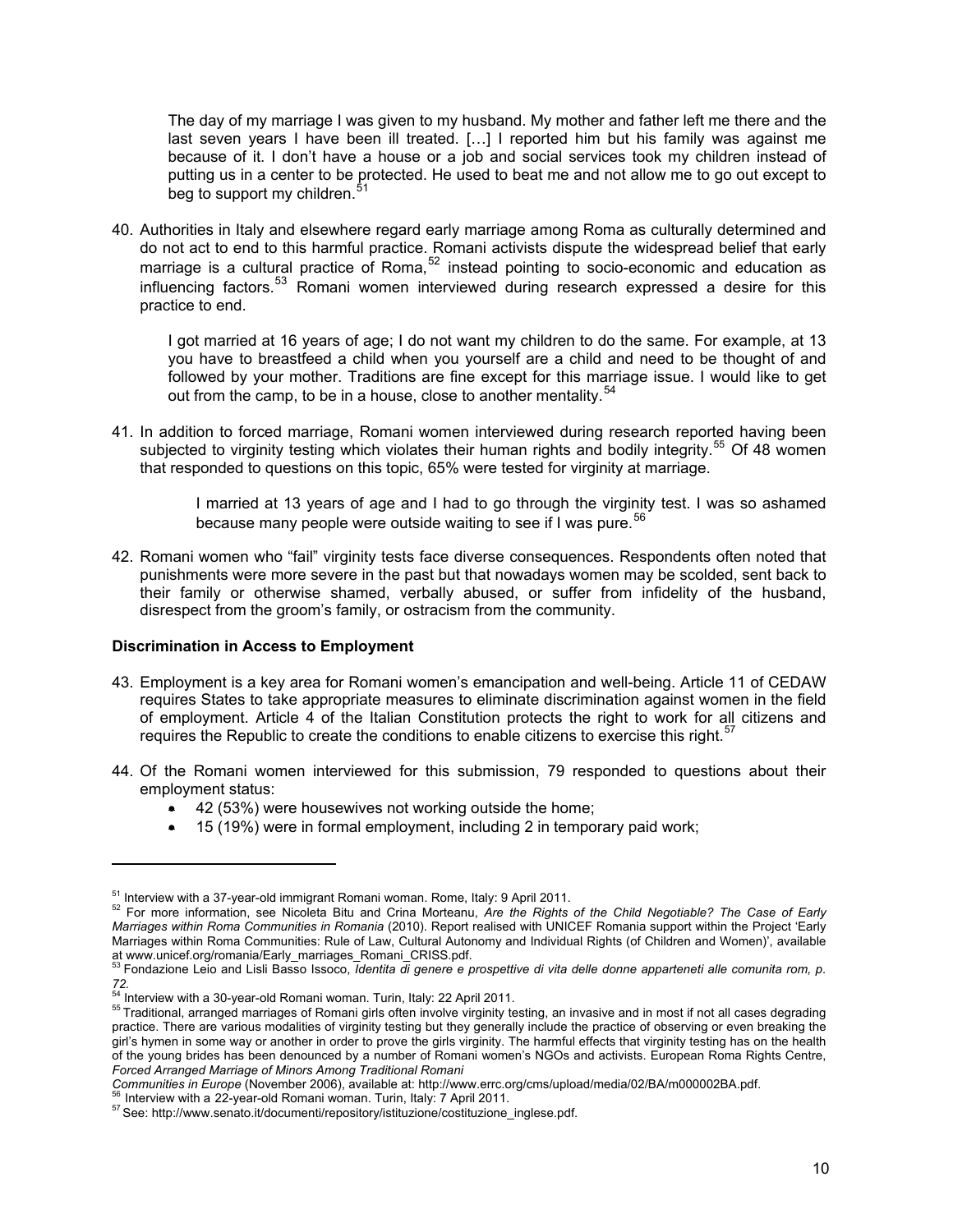- 12 (15%) worked informally;
- $\bullet$  9 (11%) were involved in begging;<sup>[58](#page-10-6)</sup> and
- $\bullet$  1 (1%) worked as a volunteer.
- 45. According to the Organisation for Economic Cooperation and Development, only 7.6% of native-born women in Italy were unemployed in 2007.<sup>[59](#page-11-0)</sup>
- 46. During research, 31 Romani women provided information about the reasons for their inability to access work. According to their responses:
	- 15 (48%) reported ethnic discrimination;
	- 6 (19%) discussed the impact of the economic crisis;
	- 3 (10%) reported that they were out of work because of child bearing;
	- 2 (6%) reported discrimination based on disability;
	- 2 (6%) reported that their husbands did not allow them to work outside the home;
	- 2 (6%) did not know: and
	- 1 (3%) reported a lack of education and experience.

One day I went to apply for a job as a shop assistant. One of the bosses wanted to hire me but he changed his mind after having talked with a colleague. This person said to him "Are you stupid! Have you noticed that she is a Romani girl?" They then told me they found another girl. I felt so discriminated against.  $60$ 

My husband said to me "if you go to work I will leave you!" My parents tried to explain to him the importance of work but he does not allow me. $61$ 

- 47. Of 15 respondents in employment, most are unskilled workers involved in cleaning or childcare. Six of the Romani women in work reported experiences of abuse, discrimination, ill-treatment or harassment while at work, including:
	- Not being allowed to take a break;

- More difficult working conditions than other workers;
- Physical assault (slapping and body searches); and
- Pressure to terminate pregnancy to keep a job.
- 48. Romani women suffer from violence from both male and female colleagues, clerks and bosses. In two cases recorded during research, false accusations and distrust based on racism lead to episodes of violence. Respondents working in both public and private sectors as cleaners faced discrimination by co-workers and as by clerks in the offices that they cleaned.

I was born in Italy but my parents migrated to Italy in the 1980s for a job and a better life. Since 2001 I have been working as a cleaner in different places such as a university, and an elderly home. I always declared my ethnicity and I have never been discriminated but at local governmental office I was humiliated, verbally abused and much more. After I had finished my work [one day] a group of clerks accused me of having stolen a 5 EUR bill that they signed with a pen. They forced me to take off my shoes, to pull down my panties and

<span id="page-11-0"></span>ilibrary.org/economics/country-statistical-profile-italy\_20752288-table-ita<br><sup>60</sup> Interview with a 32-year-old Romani woman. Reggio Calabria, Italy: 23 April 2011.

<span id="page-11-3"></span><sup>&</sup>lt;sup>58</sup> One respondent's story illustrates the desperation of persons involved in begging: "I just want to work! I go to beg but it is not easy to do. Who likes to beg? I do not like it and when I can, I will stop. When there was work I took it but now I do not have work anymore. I feel very bad; people shout at me "Go to Work!" When I arrived in Italy I said "My god, I will go back home", but I am<br>still here. I was begging and crying; I still often cry about it." Interview with a 30-year-<sup>59</sup> Organisation for Economic Cooperation and Development, Country statistical profile: Italy 2010, available at: www.oecd-

<span id="page-11-2"></span><span id="page-11-1"></span> $61$  Interview with a 27-year-old Romani woman. Reggio Calabria, Italy: 11 Aril 2011.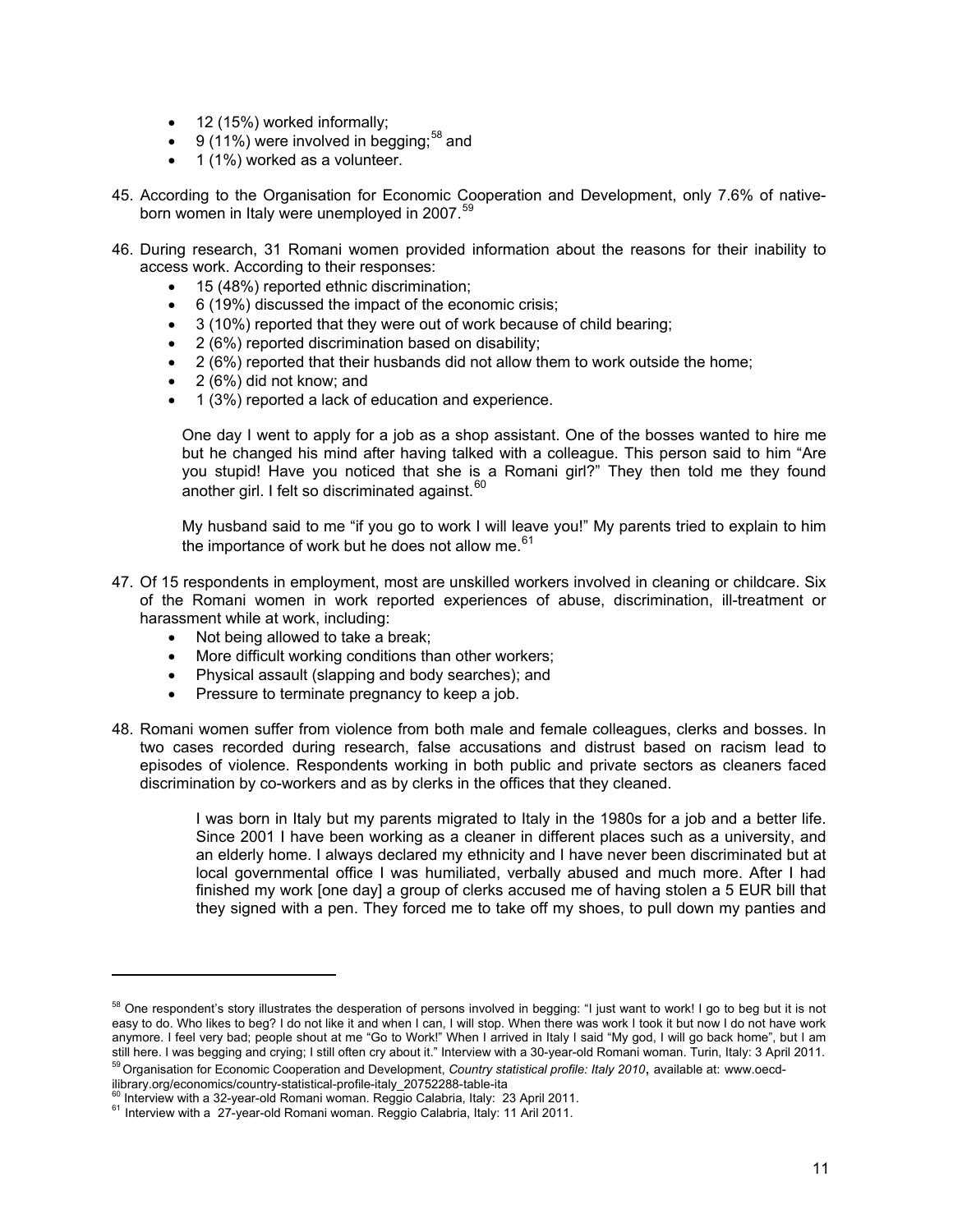to take off my bra. Although they did not find the money they kept torturing me saying I am a Romani thief.<sup>[62](#page-11-3)</sup>

After completing secondary school I embarked on a catering training but I later worked as a cleaner in a shop. I was accused of stealing money. This was meant to push me to leave the job, but I did not. The male boss treated me well but his wife used to beat me up and would not allow me food or break during a 10-hour work day. I lost several kilos in a few days. My family saw my injuries and they would not let me go anymore*.* [63](#page-12-0)

- 49. Idea Rom has recorded several cases of Romani women suspected or accused of theft that was never proven.<sup>[64](#page-12-1)</sup>
- 50. Respondents working in the informal sector do not have access to employment benefits, pension systems, job security or other benefits**.** Most also do additional informal side work, such as collecting iron and scrap metal with their husbands or selling clothes in markets.

#### **Discrimination in Access to Education**

- 51. At Article 10 of CEDAW, States commit to "take all appropriate measures to eliminate discrimination against women in order to ensure to them equal rights with men in the field of education […]" The right to education is enshrined in Article 34 of the Italian Constitution, which states that school is open to everyone and education is compulsory and free of tuition.<sup>[65](#page-12-2)</sup>
- 52. Research conducted by Save the Children in Italy indicated that 14% of Romani women are illiterate.<sup>[66](#page-12-3)</sup> Of 88 respondents during research for this submission, 74 provided information about educational attainment levels:
	- 22 (30%) never attended school;
	- 12 (16%) did not complete primary I education (school years 1-5);
	- 11 (15%) completed primary I education;
	- 9 (12%) started but did not complete primary II education (school years 6-8);
	- 11 (15%) completed primary II education;
	- 6 (8%) started but did not complete secondary education (school years 9-13);
	- 1 (1%) completed secondary education; and
	- 2 (3%) enrolled in university but did not finish.
- 53. By comparison, 87% of Italian girls in 2008 completed secondary school.<sup>[67](#page-12-4)</sup>
- 54. According to local NGOs, Romani girls tend to drop out during primary school more often than Romani boys. However, among Romani pupils that advance to secondary school, Romani girls more often continue on to high school or vocational school.<sup>[68](#page-12-5)</sup>
- 55. During research for this submission, Romani women reported a variety of problems in the area of education such as high drop out rates (due in part to forced and early marriage), differential treatment at school and poor quality education. It appeared that State authorities do not intervene effectively to counter school absenteeism among Romani girls, particularly in the case of drop out due to early marriage*.*

<span id="page-12-1"></span>

<span id="page-12-3"></span><span id="page-12-2"></span>

<span id="page-12-6"></span><span id="page-12-0"></span><sup>&</sup>lt;sup>62</sup> Interview with a 29-year-old Romani woman. Italy: 4 April 2011.<br>
<sup>63</sup> Interview with a 26-year-old Romani woman. Turin, Italy: 6 March 2011<br>
<sup>64</sup> In some cases colleagues were identified as the real culprits.<br>
<sup>65</sup> A

<span id="page-12-4"></span>Organisation for Economic Development and Cooperation, Education at a Glance 2010: OECD Indicators, available at:http://www.oecd.org/document/52/0,3746,en\_2649\_39263238\_45897844\_1\_1\_1,00.html 68 Email correspondence with Roma Onlus: May 2011.

<span id="page-12-5"></span>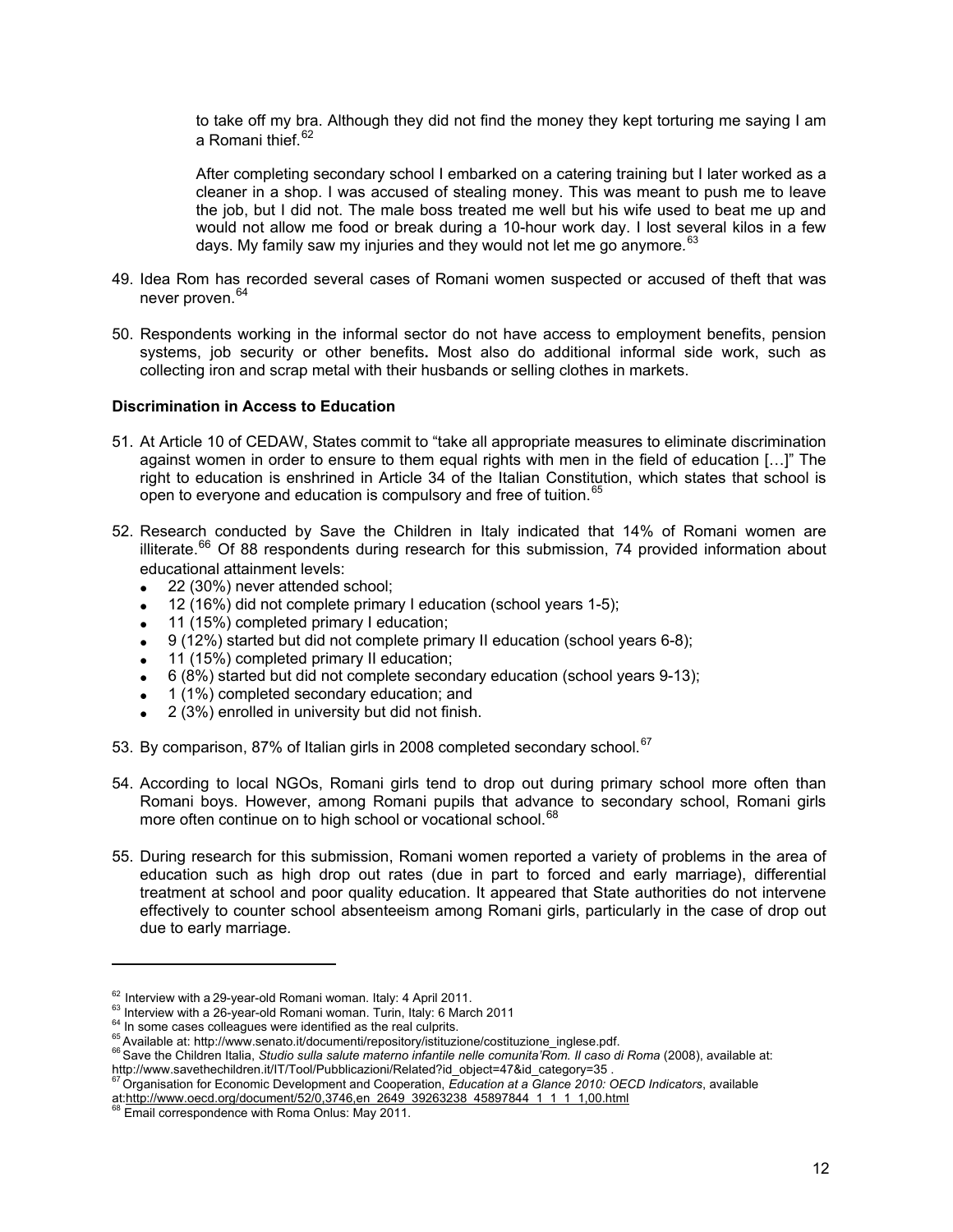- 56. Of the 49 respondents that provided reasons for school drop out:
	- 11, (22%) reported family or domestic responsibilities (three for care for parents, two parental deaths and six for care for siblings);
	- 10, (20%) reported poverty (due to lack of necessary school equipment, inadequate housing conditions and the need to work to contribute financially to the family's survival);
	- 8 (16%) reported dropout due to early marriage;
	- 6 (12%) reported displacement and moving due to migration and/or forced evictions;
	- 5 (10%) did not want to attend school;
	- 3 (6%) were prohibited from attending school (two by family members and one by a partner);
	- 3 (6%) reported harassment by teachers and classmates; and
	- 3 (6%) reportedly left school due to pregnancy.
- 57. In 2008, Save the Children reported that poverty played a significant role in limiting the educational opportunities of Romani girls in particular: "among the Roma, when financial means are limited, it is the education of the girls that is sacrificed."<sup>[69](#page-12-6)</sup> During this research, respondents noted:

I did not go to school as my parents were very poor, but my older brothers had the chance to go. I need a job in order to buy what my children need for school.<sup>[70](#page-13-0)</sup>

I wanted to enroll in law school but I did not have enough money. University is too expensive because of fees, books, etc. Studying law was my dream. When I have a child I will make this dream come true.<sup>[71](#page-13-1)</sup>

- 58. Early marriages are a strong determinant of school drop-out rates for girls. One respondent that left school early for this reason stated: "I attended school until the second year at a secondary school for social workers. Then I got pregnant. I was ashamed to go to school with my belly and be seen by my Italian friends. I felt different."<sup>[72](#page-13-2)</sup>
- 59. Inadequate housing conditions and forced evictions<sup>[73](#page-13-3)</sup> also negatively influence school enrolment of Romani girls. One female Romani researcher in this study reported of her personal experiences:

I grew up in a camp in Rome and I still live there. I completed high school with many difficulties as we live with discrimination every day. I was the first Romani girl among those who live in camps to get a degree. Where I live I was never able to concentrate, due to an incredibly noisy environment and the absence of private space. I felt different from both my classmates and my relatives.<sup>[74](#page-13-4)</sup>

60. Discriminatory treatment of Romani children by school personnel and classmates is reported in Italy, and negatively affects the self esteem and development of Romani girls: "[…] during a break, in front of my entire class the director of the school called me by my surname saying that I should not stay among Italians but with those of my ethnicity. We did not report the director but she made me so ashamed that I did not go back there although I liked that school very much."<sup>[75](#page-13-5)</sup>

<sup>&</sup>lt;sup>69</sup> Save the Children Italia, Opportunities and Challenges for Social Intervention Aimed at Migrant Minors (2008), available at: http://s3.amazonaws.com/rcpp/assets/attachments/623\_647\_EN\_original.pdf. <sup>70</sup> Interview with a 30-year-old Romani woman. Turin, Italy: 9 March 2011

<span id="page-13-0"></span>

<span id="page-13-1"></span><sup>71</sup> Interview with a 34-year-old Romani woman. Reggio Calabria, Italy: 6 May 2011<br><sup>72</sup> Interview with a 30-year-old Romani woman. Rome, Italy: 3 march 2011

<span id="page-13-2"></span>

<span id="page-13-3"></span> $73$  On 27 April 2011, the Municipality of Milan boasted having conducted over 500 evictions of Roma and Sinti since 2007. In February 2001, Milan's Deputy Mayor declared that there had been an eviction every 48 hours in 2011. "Sgombero rom via Antegnani Milano, 14 roulotte allontanate", *Cronaca Milano*, February 2011, available at:

<http://www.cronacamilano.it/cronaca/10772-sgombero-rom-antegnati-milano-14-roulotte-allontanate.html>. In Milan, teachers have protested the repeated eviction of Roma as a barrier to school attendance of Romani children.<br><sup>74</sup> Field researcher notes: February 2011.<br><sup>75</sup> Interview with an 18-year-old Romani woman. Rome, Italy: 3 March 2011

<span id="page-13-4"></span>

<span id="page-13-5"></span>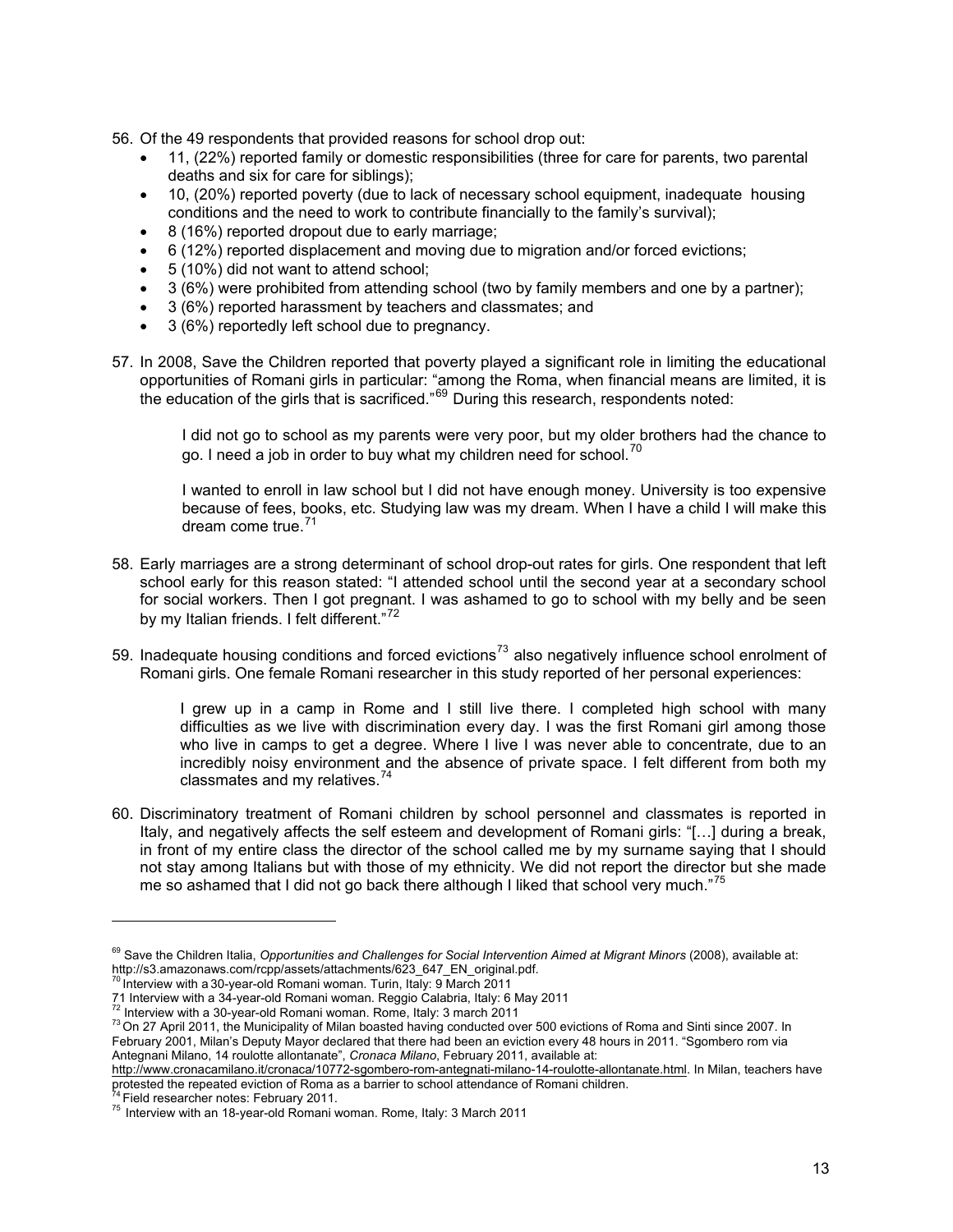61. Refusal by schools to enroll Romani children is also reported in Italy but many Romani parents do not report such incidents:

I should have reported this. […] I was enrolling my children in school and they were refused. [...] They said that Romani children do not know how to behave. For this my children were not accepted. This happened in two schools. I spoke with someone from one of the schools and she stated that my children were not suitable for that kind of school.<sup>[76](#page-13-0)</sup>

62. All children of compulsory school age registered with the city council are placed on a list which is given to schools. School authorities are obliged to report children that do not attend school to the Municipality, which then should intervene to eliminate the reasons resulting in absenteeism. However, local NGOs and school authorities report that in the case of Romani children, the process often does not advance beyond the first report to the Municipality, indicating that Italian authorities are often indifferent to school absenteeism of Romani children. Social workers reportedly perceive school drop-out of Romani children, particularly as a result of early marriage, as a "cultural" issue, and thus do not follow normal administrative procedures to ensure school attendance of school aged Romani children.<sup>[77](#page-14-0)</sup>

#### **Discrimination in Access to Health Care**

- 63. At Article 12 of CEDAW, States commit to "take all appropriate measures to eliminate discrimination against women in the field of health care […]."General Recommendation No. 19 states that violence against women puts their health and lives at risks<sup>[78](#page-14-1)</sup> and notes: "when minors, particularly girls, marry and have children, their health can be adversely affected." The right to health is guaranteed by Article 32 of the Italian Constitution which obliges the Italian State to protect health as a fundamental right of the individual and collective interest, and guarantees free medical care to the indigent.<sup>[79](#page-14-2)</sup>
- 64. Twenty-nine of 53 Romani women that responded to questions about their health status during research perceived their own health situation negatively. $\delta$
- 65. In Italy Romani women are subjected to discriminatory treatment when accessing or attempting to access health-care, and they are more often in situations in which they would suffer such treatment than Romani men because they are most often the primary caregivers in Romani families.
- 66. Furthermore, many Romani women are prevented from accessing health-care in the first place. In 2008, Save the Children Italy reported that 70% of Romani women did not have access to health care as guaranteed by the National Health Service due to their legal status, lack of information about their rights and misinformation about how to access to health-care services.<sup>[81](#page-14-4)</sup>
- 67. During research for this study, nine respondents reported that they were not able to access healthcare services at all. Of 37 respondents who clarified which health care services they use: 15 (41%) used only emergency facilities, seven (19%) relied primarily on emergency care and

<span id="page-14-0"></span><sup>&</sup>lt;sup>76</sup> Interview with a 37-year-old migrant Romani woman. Rome, Italy: 28 February 2011<br><sup>77</sup> Email correspondence with Paola Marotti, Roma Onlus: 5 May 2009. Interview with Anna Maria Biondani, Maiore Opera Nomadi. Sicily, Italy: 22 December 2011 78 CEDAW, *General Recommendation No. 19* (1992), available at:

<span id="page-14-1"></span>http://www.un.org/womenwatch/daw/cedaw/recommendations/recomm.htm#recom19<br><sup>79</sup> Available at: http://www.senato.it/documenti/repository/istituzione/costituzione inglese.pdf.

<span id="page-14-3"></span><span id="page-14-2"></span><sup>&</sup>lt;sup>80</sup> Of the rest: 19 women thought of their health as good, three were indifferent and two said their health status varied from day to

day. 81 Save the Children, *La salute delle madri Rom,* available at:

<span id="page-14-4"></span>http://www.savethechildren.it/IT/Tool/Pubblicazioni/Related?id\_object=47&id\_category=35.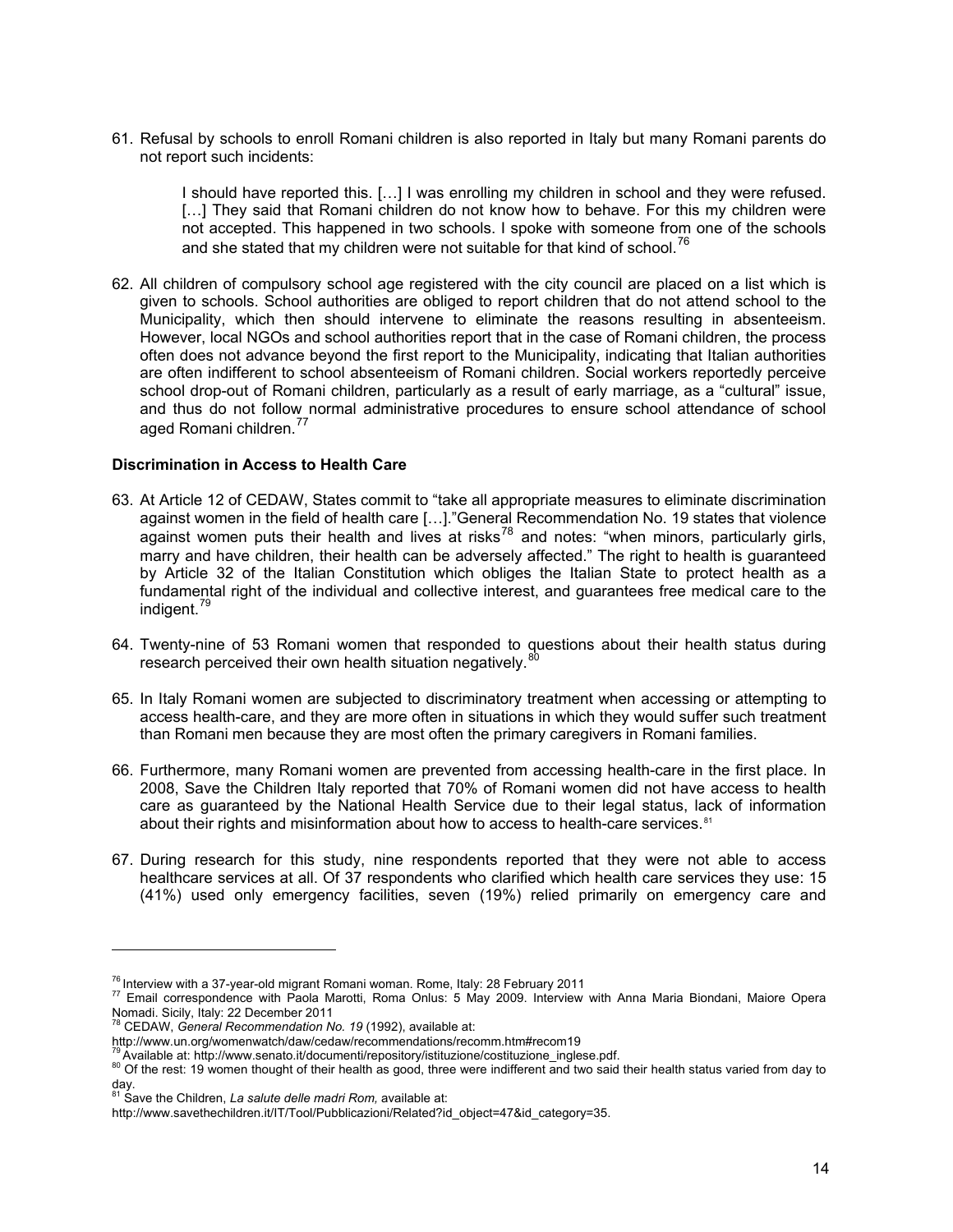occasionally visited a family doctor, four (11%) visited a family doctor and 11 (30%) made use of all available health care services.

- 68. Incidents of perceived discriminatory and degrading treatment were reported by Romani women interviewed during research with respect to healthcare. Twenty-two of 45 (49%) women that responded to such questions reported differential treatment, particularly in access to emergency healthcare, between Romani and non-Romani patients.
- 69. Romani women reported various types of discriminatory treatment by medical personnel, including longer waits than Italian patients, the use of gloves, the opening of windows at their entrance, inadequate explanations about their conditions and medication and blaming mothers for their children's illnesses (for example, when they are bitten by mice in substandard housing).

When I am in the hospital, if there are Italians, doctors tell me wait! So I have to wait just because I am Romani. Once I took my child to the hospital, as I do not have a family doctor. My child cut himself and had lost a lot of blood, but another child with his mother was allowed to enter even though we arrived earlier and my son was covered in blood. Now what is more serious: a terrible cut or a cold? $82$ 

- 70. At times other patients are responsible for the discriminatory treatment of Romani patients and medical staff tolerates or encourages such behaviour. For example, it has been reported that at a maternity ward in a hospital in Pisa some non-Romani women have refused to share rooms a Romani woman in labor and nurses facilitated separate spaces. <sup>[83](#page-15-0)</sup>
- 71. During research, Romani women reported that the cost of medicine is prohibitive for those who are not entitled to free medical care. Therefore doctors may prescribe medicine but the patients can not afford to buy it and treat their illness: "When I take medicine I feel good but when I do not take them I feel like I am dying. The doctor prescribes me medication but I do not have the money to buy it. I am 72-years-old and am sick, what shall I do? $84$
- 72. Nineteen of 31 (61%) of Romani women that responded to questions about complications during pregnancy reported miscarriages, with three respondents reporting having suffered more than one miscarriage**.**

#### **RECOMMENDATIONS**

73. Currently, there are no concrete legal or policy measures to eliminate intersecting forms of discrimination against Italian and migrant Romani women in Italy. Information provided by the Italian government on the situation of Romani women is scarce due to the lack of data disaggregated by gender and ethnicity. As a result, State authorities are limited in their ability to identify, measure and provide solutions to the current problems, some of which are based on erroneous stereotypes and widespread discrimination. As a result, the submitting organisations recommend that Italian authorities undertake the following measures to bring Italy into full compliance with the provisions of CEDAW with respect to Romani women.

#### **General**

- As urged by the European Union, adopt a national Roma integration strategy, with particular emphasis of the situation of Romani women;
- Regularly collect and publicly disseminate data disaggregated by gender and ethnicity in all fields relevant to the human rights and social inclusion of Romani women to facilitate effective policy

<sup>&</sup>lt;sup>82</sup> Interview with a 24-year-old Romani woman. Reggio Calabria, Italy: 28 March 2011<br><sup>83</sup> ENAR, *Shadow Report 2008, Racism in Italy* (2008), available at:

<span id="page-15-1"></span><span id="page-15-0"></span>http://cms.horus.be/files/99935/MediaArchive/national/Italy%20-%20SR%202008%20-%20IT.pdf. 84 Interview with a 72-year-old Romani woman. Rome, Italy: 4 April 2011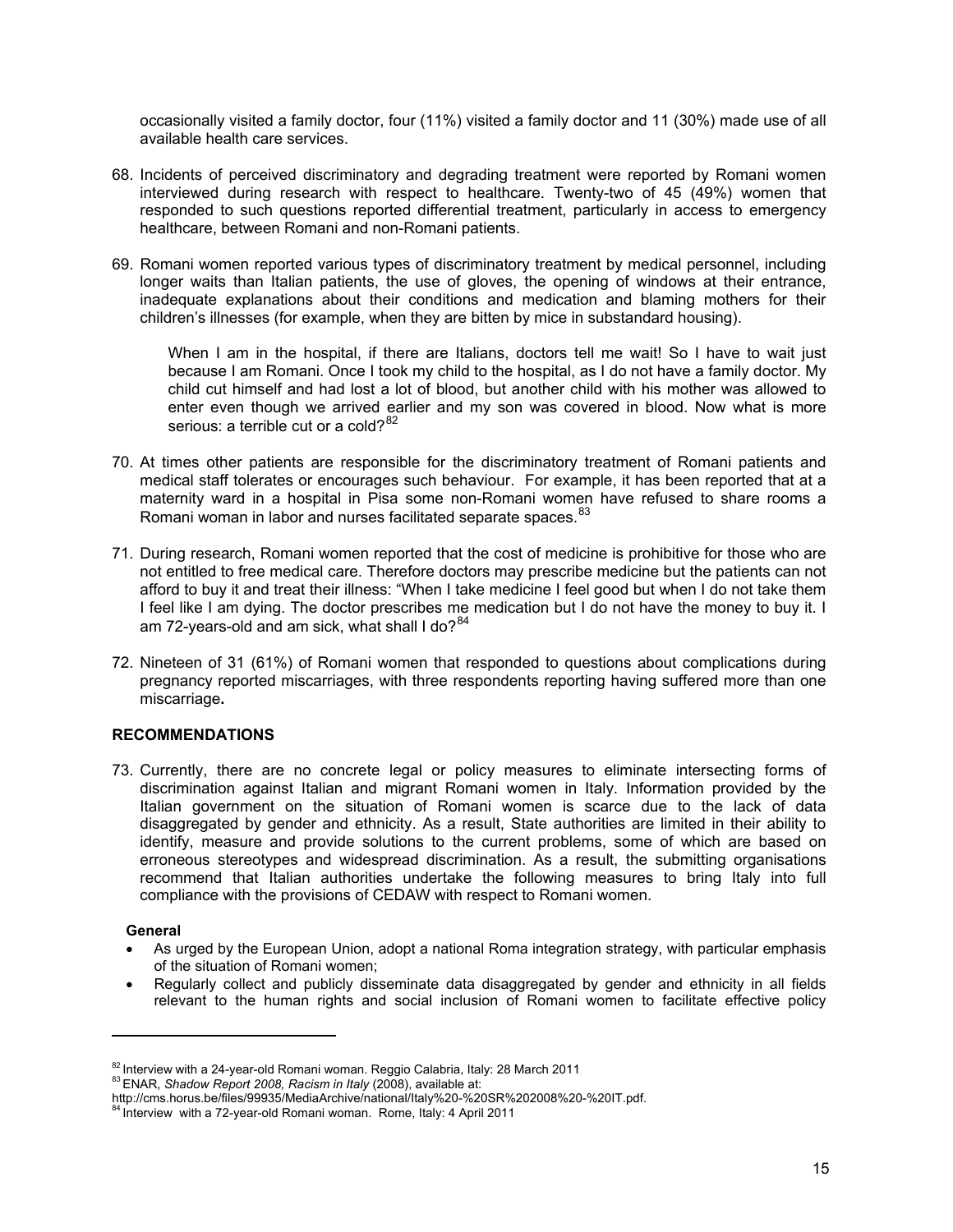responses to their situation, including, the number of Romani women in Italy (by status type), the number of Romani girls completing school at each level, the number of working-age Romani women in and out of employment, information on the health status of Romani women and access to health care services at all levels, the incidence of various forms of violence against Romani women (by police, non-State actors and domestic violence), State response to incidents of violence against Romani women;

- Assist Romani women and girls in Italy without citizenship or proper documentation to access citizenship and all necessary personal documentation;
- Effectively and proactively implement anti-discrimination law in Italy;
- Regularly conduct anti-discrimination and gender equality training for public sector employees, and include anti-discrimination training in relevant university curricula to end stereotypes and discrimination against Roma;
- Conduct educational campaigns targeting Romani women and girls about the negative effects of forced and early marriages;
- Improve housing conditions and end forced evictions as factors which negatively influence all aspects of the lives of Romani women;

#### **Violence against Romani Women**

- Publicly condemn all forms of racist and domestic violence against Romani women by public and private actors and guarantee their physical security and free access to legal aid;
- Establish an independent police complaints body to investigate all allegations of human rights violations by law enforcement personnel;
- Investigate and prosecute effectively all perpetrators of violence against Romani women;
- Sanction law enforcement officials that violate rules of procedure and the rights and dignity of Romani women during search, arrest and interrogation of suspects;
- Conduct targeted campaigns encouraging Romani women to report experiences of violence by State and non-State actors, including domestic violence, to relevant authorities and to use available victim protection services;

#### **Employment**

- Make free of charge vocational programmes for Romani women widely available to improve their work opportunities;
- Undertake positive measures (including hiring incentives such as tax exemptions, subsidised employment contracts, etc.) to promote equal access of Romani women to employment in the public sector;
- Take steps to ensure that discrimination against Romani women in the field of employment is adequately addressed;

#### **Education**

- Commit to raise the school completion rate for Romani girls to the target identified in the Europe 2020 Strategy (90%) and define a plan and appropriate funding to attain that goal. Such a plan might include:
	- Making widely available scholarships (including for school fees, transportation, clothing and required school materials) for impoverished Romani families at all school levels to reduce the impact of poverty on the school dropout of Romani girls;
	- Monitoring school enrolment, absenteeism and dropout of Romani girls;
	- Facilitating cooperation among school authorities, teachers and Romani and non-Romani parents to reduce school discrimination and harassment, and to promote better school experiences and outcomes among Romani girls;

#### **Health Care**

- Provide World Health Organization list of essential medicines free of charge to Romani women living in poverty;
- Conduct outreach campaigns encouraging Romani women to access regular primary health services;
- Ensure that issues such as unclear legal status and lack of information about how to access to healthcare services are addressed.